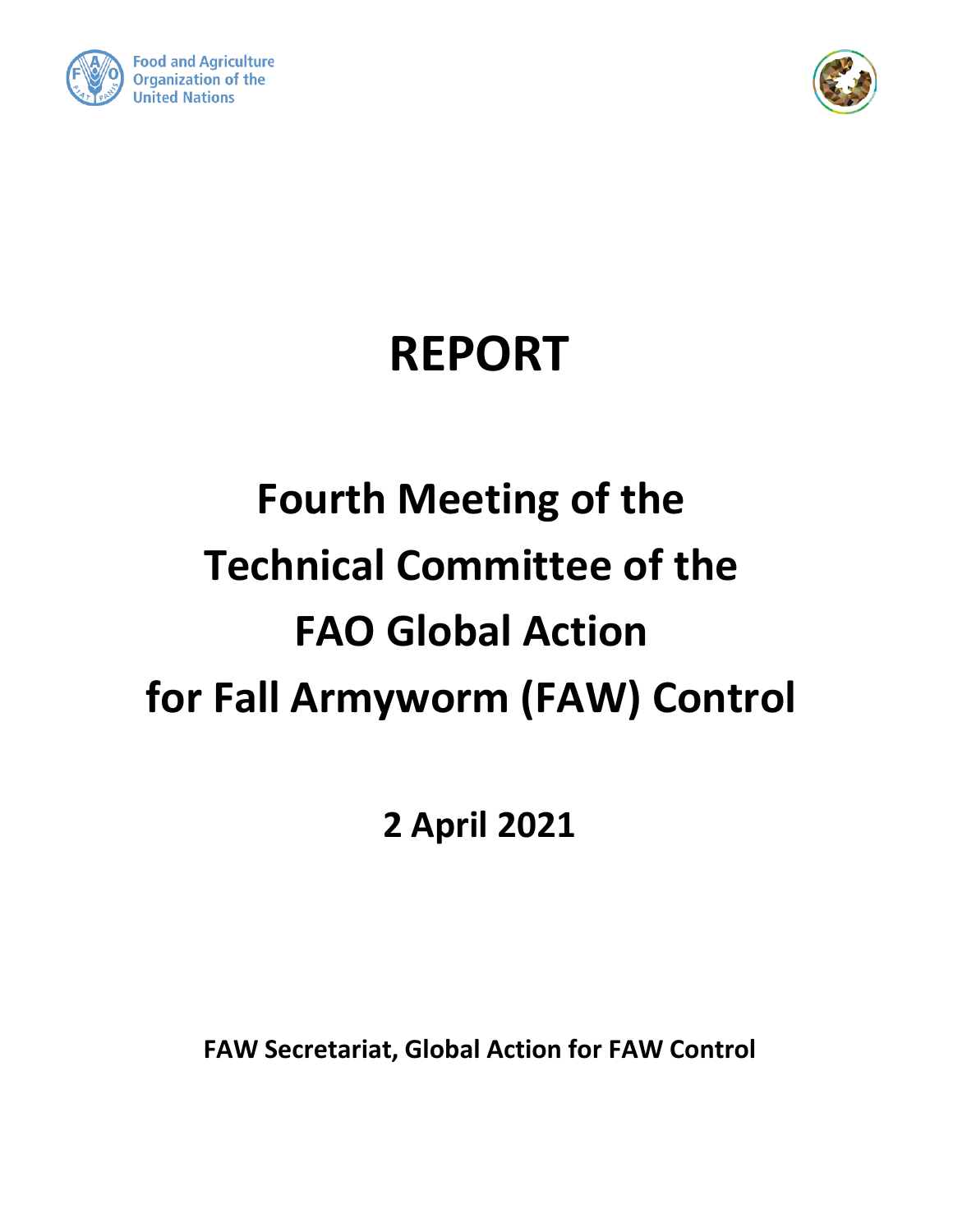# **Contents**

Control

| 1.  |                                                                                           |  |
|-----|-------------------------------------------------------------------------------------------|--|
| 2.  |                                                                                           |  |
| 3.  |                                                                                           |  |
| 4.  | Update on Implementation of the Global Action for FAW Control from FAW Secretariat  4     |  |
| 5.  |                                                                                           |  |
| 6.  |                                                                                           |  |
| 7.  | Working Mechanisms for TC Members to Support the Implementation of the GA for FAW         |  |
| 8.  |                                                                                           |  |
| 9.  | Example for FAW Migration Monitoring and Early Warning System in China  6                 |  |
| 10. |                                                                                           |  |
| 11. |                                                                                           |  |
|     |                                                                                           |  |
|     |                                                                                           |  |
|     | Appendix 3: Renewed Working Mechanisms for TC Members to Support the Implementation of    |  |
|     | Appendix 4: Concept Note: The Fall Armyworm Migration Monitoring and Early Warning System |  |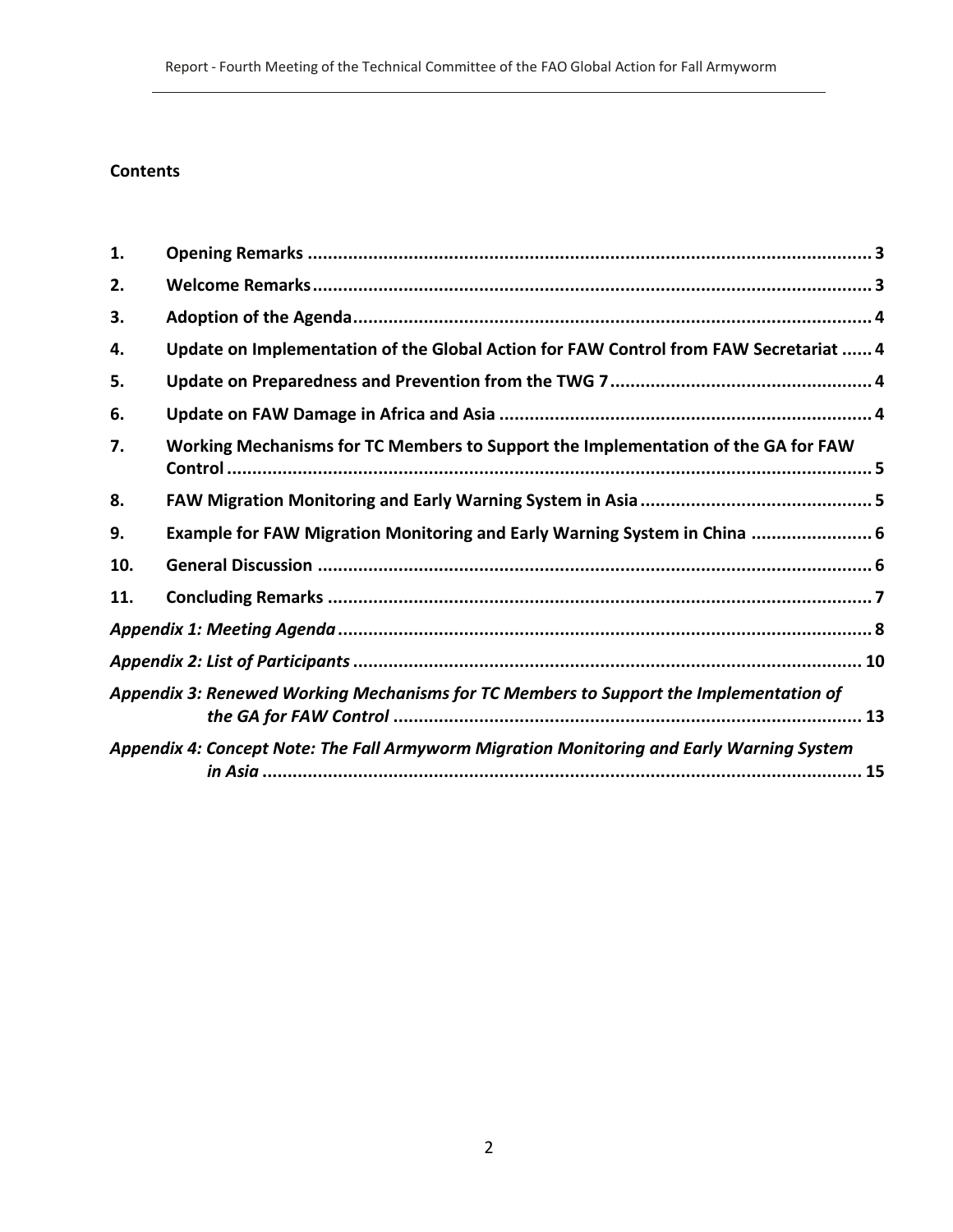# <span id="page-2-0"></span>**1. Opening Remarks**

- *[1]* The Vice-Chairperson of the Technical Committee (TC) and FAO Chief Scientist, Ms Ismahane Elouafi, opened the meeting by welcoming all participants, and expressing her gratitude for their commitment and efforts to halt the spread of fall armyworm (FAW). She noted that FAW is now present in over 70 countries in Africa, the Near East, and Asia-Pacific, and threatens to destroy up to 80 million tonnes of maize, worth USD 18 billion per year, in those regions. This has severe implications for the food security and livelihoods of nearly 600 million people, particularly women who are already vulnerable due to crises.
- *[2]* But progress is being made, including the Steering Committee (SC) endorsement in December 2020 of the General Guidelines for Developing and Implementing Regional Integrated Pest Management (IPM) Strategies (Generic IPM Guidelines), which were developed in collaboration with the TC. As well, National Task Forces (NTF) in the eight demonstration countries have been activated, and most have held workshops with technical experts in their regions to develop regional IPM strategies based on the endorsed Generic IPM Guidelines. Each demonstration country is also developing a two-year work plan that will include FAW monitoring, technology evaluation, demonstration and capacity building as well as regional information-sharing. Geographic zone meetings are being organized, linking each demonstration country with the scale-out pilot countries in its zone, said Ms Elouafi.
- *[3]* At field level, training workshops on IPM, and on monitoring and surveillance for extensionists and farmers have been held in all demonstration countries. Examples from Egypt, Mozambique and Togo were cited. Furthermore, a new Working Group on Resource Mobilization to support the Global Action for Fall Armyworm Control (GA), chaired by DDG Bechdol, has been established; and a network on a Fall Armyworm Migration Monitoring and Early Warning System to be piloted in Asia is under development (Appendix 4).
- *[4]* Ms Elouafi noted that the agenda ahead for the TC includes connecting TC members with NTFs to help with the IPM technology evaluation and demonstration as well as capacity development in national and regional forecasting and early warning systems. The present meeting is therefore focused on two objectives:
	- Building consensus on linking TC members to activities at the country and regional levels, and
	- Gathering input on design of the FAW Migration Monitoring and Early Warning System (Appendix 4).

# <span id="page-2-1"></span>**2. Welcome Remarks**

*[5]* The TC Chairperson, Mr Robert Bertram, welcomed all participants and conveyed his appreciation for the active engagement and contributions from all members of the TC. Mr Bertram reminded everyone of the TC's approach, which has been to validate technologies, policies on access and safe use of various technologies, and knowledge – especially important when dealing with a novel pest such as FAW. Such useful tools are being provided at regional, national and local levels to ensure farmers are better informed about the pest, he said while emphasizing the importance of ensuring any proposed tools should meet the criteria of efficacy, safety, cost, accessibility and scalability. These criteria support a better understanding of what is available and what can be useful to farmers. Mr Bertram highlighted a major goal of the TC meeting, which was to determine how best to support the rollout of FAW control activities in Asia and Africa – the two regions most vulnerable to the pest.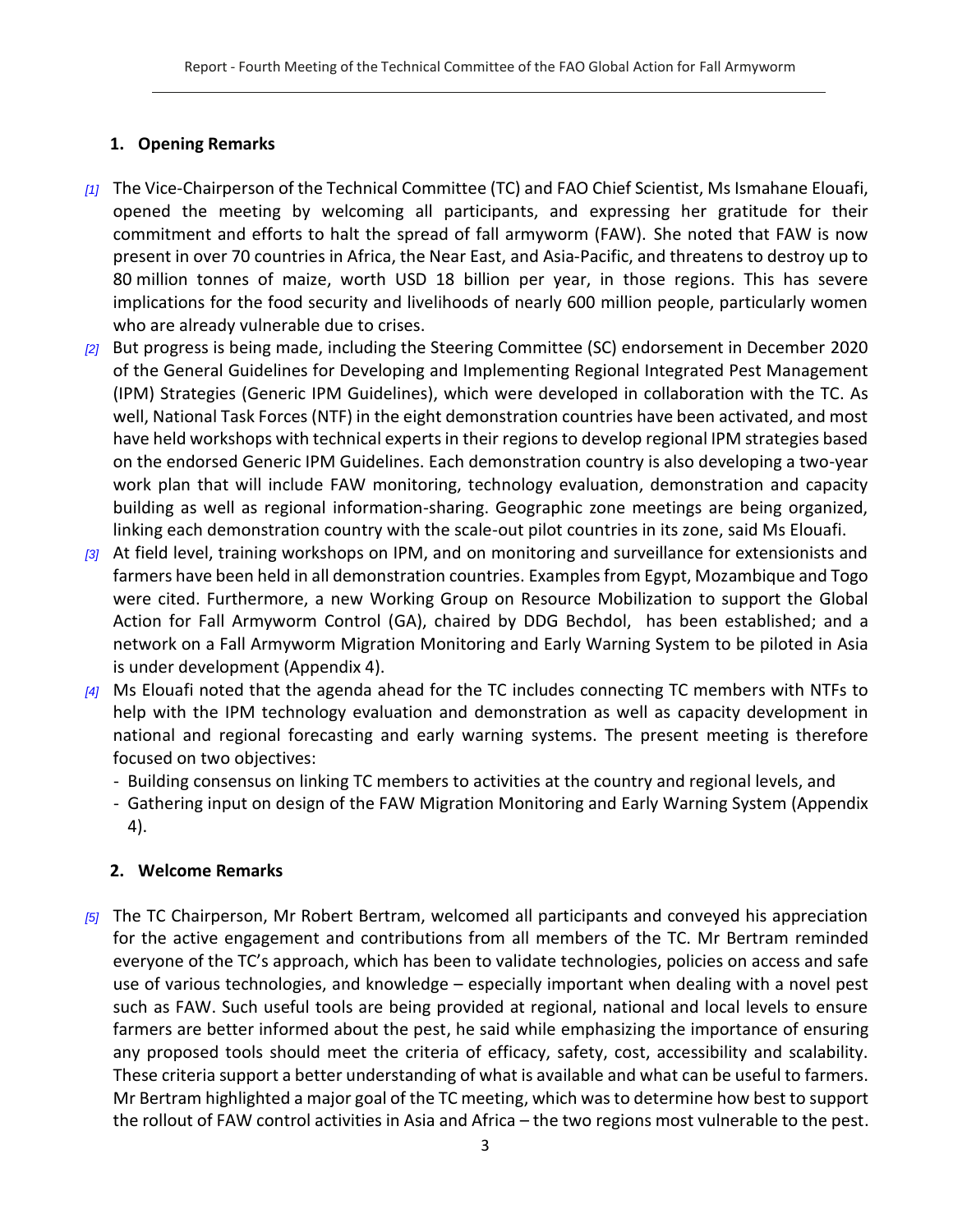## **3. Adoption of the Agenda**

<span id="page-3-1"></span><span id="page-3-0"></span>*[6]* Ms Elouafi presented the agenda, which was accepted.

# **4. Update on Implementation of the Global Action for FAW Control from FAW Secretariat**

- *[7]* The Executive Secretary of the FAW Secretariat and NSP Director Mr Jingyuan Xia emphasized the severe risk that FAW poses to food security and warned that of 71 countries that are now reporting FAW, 16 have been designated as "Hunger Hot Spots" – that is, likely to face acute food insecurity – by the UN's World Food Programme. The situation is further worsened by the COVID-19 pandemic, he said, and reminded the meeting of three key objectives of the Global Action (GA): reduce crop yield losses through IPM strategies; prevent FAW spread; and conduct global coordination. Mr Xia also reminded the meeting of the severity and seriousness of the FAW problem, which is why FAO's Director-General launched the GA. Mr Xia noted that this is the first time in FAO's history that such an action has been initiated for a single plant pest.
- *[8]* Mr Xia emphasized the major coverage that the GA provides for regions, disciplines and stakeholders, and described the various coordination bodies that have been set up under the GA. These bodies will oversee the planning and implementation activities of the GA. Mr Xia provided an example from Africa of national successes in implementation efforts: of 10 African countries involved in the GA, over 8 000 plant protection experts and extension agents have received technical training.
- *[9]* He said that the way forward for the TC includes: sharing knowledge generated by itsseven Technical Working Groups (TWGs) and advancing new technological information; advancing technical training through webinars and in person training wherever possible, particularly at country and farmer level; and providing technical support to all demonstration (and some pilot) countries to support development and implementation of IPM packages.

# <span id="page-3-2"></span>**5. Update on Preparedness and Prevention from the TWG 7**

*[10]* Mr Chris Dale, Chairperson of the TWG 7 (Preparedness and Prevention), and Assistant Director of Plant Health Surveillance and Diagnostics Programme, Government of Australia, outlined significant achievements to date by the TWG 7. He said experts from the International Plant Protection Convention (IPPC) and from the TWG have together developed globally harmonized FAW prevention, preparedness and response guidelines. These provide guidance for National Plant Protection Organizations (NPPO) in surveillance and response plans and protocols, FAW pest risk assessments and pathway assessments, and national contingency and communications planning. As well, IPPC/TWG experts held a FAW Quarantine and Phytosanitary Measures Virtual Webinar on 9 December 2020; successfully delivered a global FAW prevention, preparedness and response virtual webinar; and have held an interactive question-and-answer session with global participants.

# <span id="page-3-3"></span>**6. Update on FAW Damage in Africa and Asia**

*[11]* Mr BM Prasanna, Director of the Global Maize Program, CIMMYT, reviewed the literature and evidence available on FAW, all of which has helped to demonstrate the severe impacts of the pest. Based on estimates from 12 maize-producing countries in sub-Saharan Africa, FAW has the potential to cause maize losses between 4.1 million and 17.7 million tonnes annually, valued at USD 1.1 billion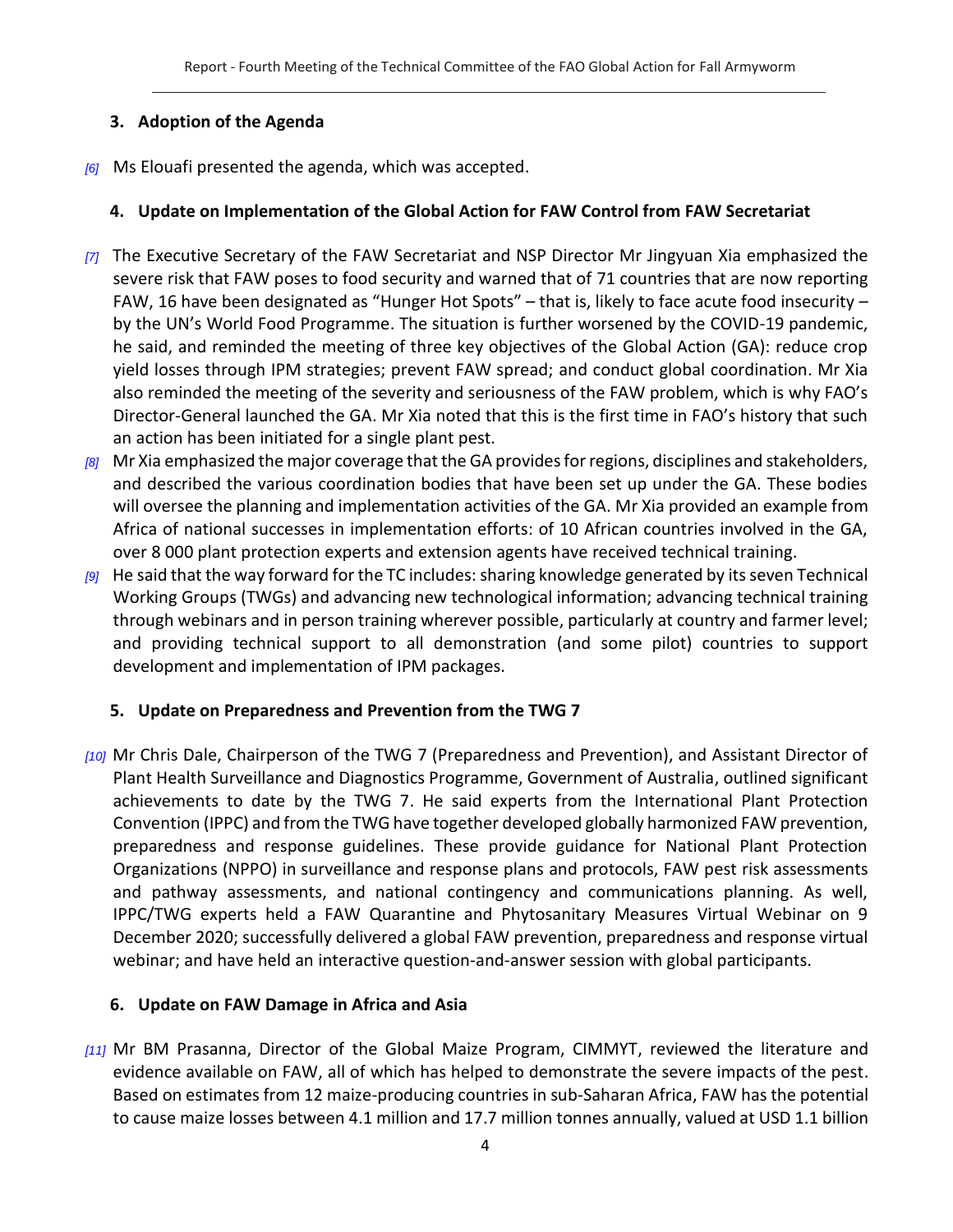to USD 4.7 billion.

*[12]* Mr Prasanna noted that data shows farmers have not stopped planting maize or shifted to other crops, but they have been suffering significant distress. Further studies are needed to understand the dynamics of FAW infestation and how its impacts over time. The magnitude and dynamics of these impacts will vary across countries and regions. Further studies are also needed on changes in pest management practices by farmers, institutions and the government over time. Research must also relate economic impact with the threshold level of infestation; and which specific individual or combination of control strategies are particularly important in mitigating the FAW-induced income and food security shocks, and provide cost-effective, safe and environmentally sustainable FAW control.

# <span id="page-4-0"></span>**7. Working Mechanisms for TC Members to Support the Implementation of the GA for FAW Control**

- *[13]* Mr Bertram suggested that TC members consider two pathways as in work supporting the GA. Path A would continue with global training webinars, knowledge sharing, and dissemination platforms. He also called for input into the development of global platforms, materials and factsheets on topics such as FAW monitoring and early warning, research protocols, analyses of research/demonstration plot data, pesticide selection, policy engagement, and FFS curricula.
- *[14]* Path B would involve in-country collaborations, supported by the FAW Secretariat, and would potentially connect each TC member with FAO FAW Regional Coordinators, FAO Country Office focal points, National Focal Points (NFP)s and NTFs. To this end, FAW Secretariat will circulate a survey to identify the expertise and regional or country foci of individual TC member. Based on this survey, FAW Secretariat will link individual TC member with the NFP and NTF in the chosen demonstration country. TC members would then liaise directly with NFPs and NTFs, facilitated by FAO regional offices.

# <span id="page-4-1"></span>**8. FAW Migration Monitoring and Early Warning System in Asia**

- *[15]* Mr Maged Elkahky, Agricultural Officer in the FAW Secretariat, presented a proposal to establish a Fall Armyworm Migration Monitoring and Early Warning System in Asia that would provide benefits for the region by facilitating implementation of an area-wide IPM strategy. The system would provide guidance and early warning messaging for stakeholders for FAW control, and help to reduce crop losses due to FAW. It would also support regional coordination and effective multistakeholder communication to minimize the threat of FAW to food security and farmer livelihoods. Please see Appendix 4 for more information on the Migration Monitoring and Early Warning System in Asia.
- *[16]* A **steering group** on FAW Migration Monitoring in Asia was proposed to coordinate country agreements to join the network as well as joint activities between member countries,mobilize financial and human resources within member countries, develop the workplan with support of the technical group, and follow up on its implementation. The group should also identify gaps in monitoring procedures and report on progress in establishing the FAW migration monitoring network.
- *[17]* A **technical working group** was proposed to create standard protocols for collecting data; provide training on lab analysis of collected FAW samples; develop simulation and predictive models; develop a FAW platform to analyze, map, and visualize the collected data; and develop an early warning bulletin to advise member countries on FAW threats.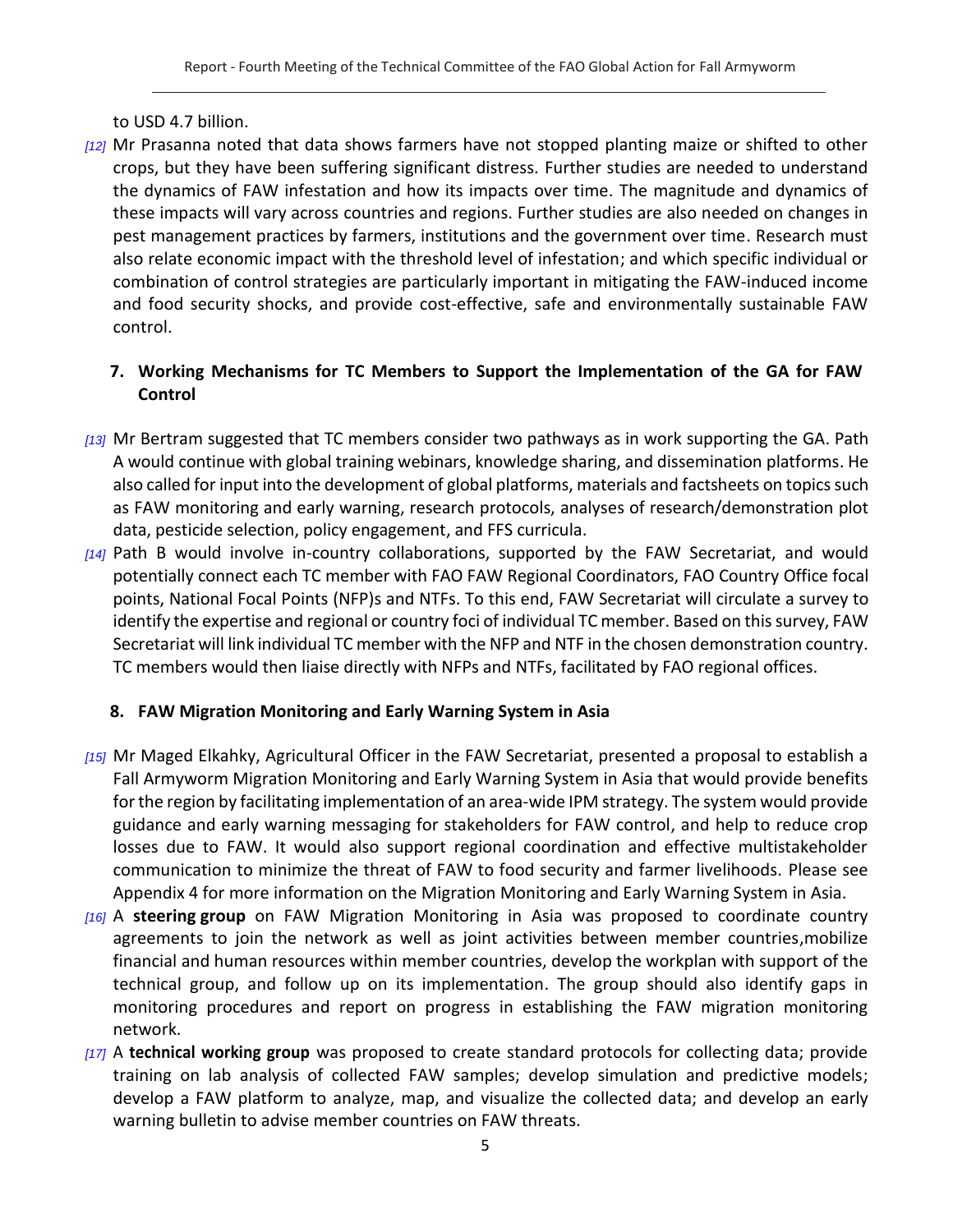*[18]* The initial project budget is estimated at between USD 4 million and USD 6 million to establish the monitoring sites in pilot countries, conduct capacity building for the monitoring site staff and develop the forecasting model(s).

# <span id="page-5-0"></span>**9. Example for FAW Migration Monitoring and Early Warning System in China**

- *[19]* Mr Kongming Wu, Steering Committee Vice-Chair and Vice-President, Chinese Academy of Agricultural Sciences (CAAS), described work that has been done in China with regard to FAW migration monitoring and early warning systems. He reported that after FAW arrived in the Bohai sea area in early September 2019, a migration monitoring system was established, with several elements implemented. That system included **radar observation** that tracked many elements of FAW behavior such as wingbeat frequency, body weight and size, movement direction and flight data. All information collected was analysed as part of the monitoring process.
- *[20]* As well, **pheromone traps** were used and major migration routes of the insect pest were studied. The second element of China's FAW strategy included an early warning system as a part of the Fall Armyworm Management Information System. The early warning system included application and data resource systems and support that would inform farmers what to expect in terms of FAW populations and guide the appropriate responses. Mr Wu said the system is working very well. The early warning system included a regional joint prevention and control strategy, and population prediction, field investigation and control guidance.
- *[21]* These systems helped to hold the yield loss and FAW damage in maize to under three percent. Mr Wu suggested that the GA should consider developing a global monitoring and early warning platform that could include early warning systems in Asia, the Near East, and in Africa.

# <span id="page-5-1"></span>**10. General Discussion**

- *[22]* Questions were asked on the process to develop the General IPM Guidelines and Mr Hadi reviewed the processes starting with the agreement at the second TC meeting in July 2020 to collect evidences and peer-reviewed papers on various IPM interventions. At the third TC meeting in October 2020, the TWG chairs were tasked to distill the collected evidence into the Generic IPM Guidelines. The resulting document was submitted in December 2020 to the GA Steering Committee (SC). The SC partially endorsed the document, on the understanding that a few concerns on integration of various interventions would be resolved. Following this decision, rounds of consultation were conducted with the TWG chairs that resulted in a finalized Generic IPM Guidelines. The document is now being shared with NTFs in demonstration countries that have requested such guidance.
- *[23]* Concern was expressed on the way forward for the TC. Mr Xia pointed out that the proposed renewed mechanisms for TC members to contribute to the GA were meant to link TC members to NTFs and thus channel TC members' expertise to practical action on the ground. TC members were asked to submit their comments concerning the proposed renewed mechanisms for TC members to contribute to the GA (Appendix 3) and the concept note on FAW Migration Monitoring and Early Warning System in Asia (Appendix 4) by 9 April 2021. Their inputs will be consolidated in the report to the Steering Committee meeting on 16 April 2021.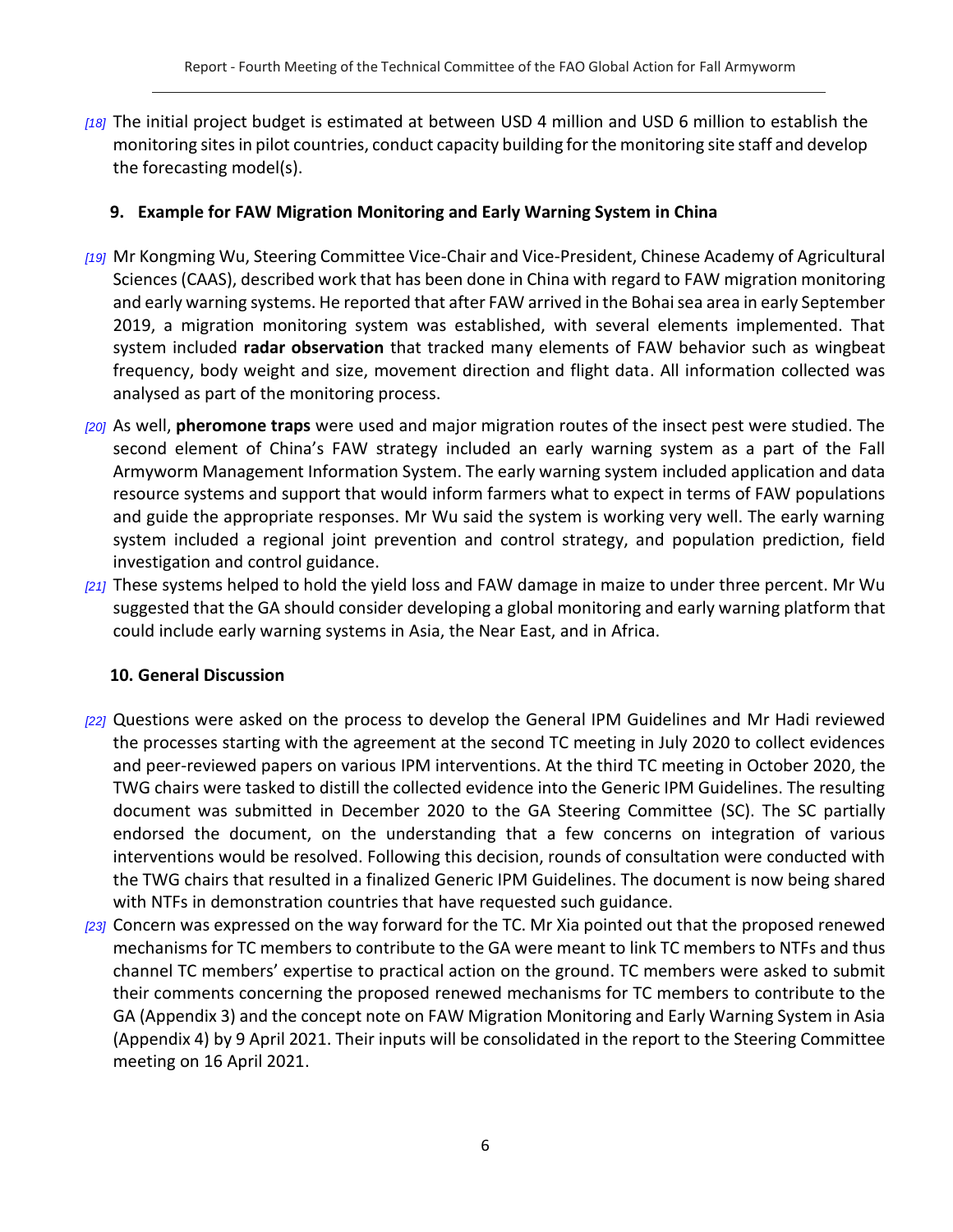# <span id="page-6-0"></span>**11. Concluding Remarks**

*[24]* Mr Bertram concluded by noting that the work of the TC is shifting into a new phase focused on action in the field as well as novel means of sharing information and ideas, such as webinars and symposiums.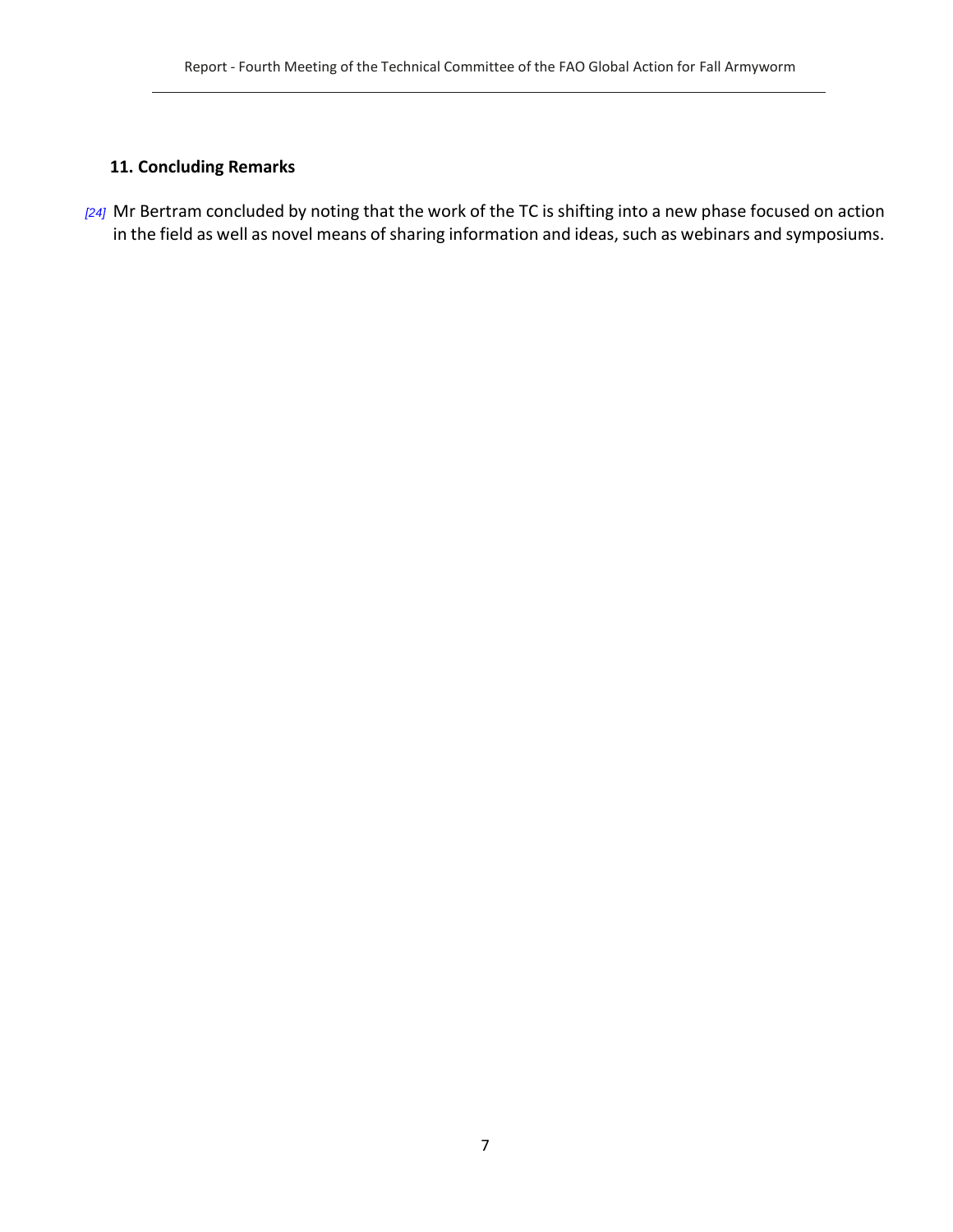



# <span id="page-7-0"></span>*Appendix 1: Meeting Agenda*

|                         | <b>AGENDA ITEMS</b>                                                                                                                       | <b>DOCUMENTS</b>                         | <b>PRESENTER</b>                                                                                                                                                                                              | <b>PROPOSED</b><br><b>TIME</b> |
|-------------------------|-------------------------------------------------------------------------------------------------------------------------------------------|------------------------------------------|---------------------------------------------------------------------------------------------------------------------------------------------------------------------------------------------------------------|--------------------------------|
| 1                       | <b>Opening Remarks</b>                                                                                                                    |                                          | <b>Ismahane ELOUAFI</b><br>TC Vice Chairperson, and<br><b>FAO Chief Scientist</b>                                                                                                                             | 5 minutes                      |
| $\overline{2}$          | <b>Welcome Remarks</b>                                                                                                                    |                                          | <b>Robert BERTRAM</b><br>TC Chairperson, and USAID<br><b>Chief Scientist</b>                                                                                                                                  | 7 minutes                      |
| 3                       | <b>Adoption of Agenda</b>                                                                                                                 | 01_GA-4thTC_Apr2021                      | <b>Ismahane ELOUAFI</b>                                                                                                                                                                                       | 3 minutes                      |
| 4                       | Update on<br><b>Implementation of the GA</b><br>for FAW Control from FAW<br><b>Secretariat</b>                                            | <b>PPT Presentation</b>                  | Jingyuan XIA<br><b>Executive Secretary of FAW</b><br>Secretariat, and NSP Director                                                                                                                            | 15 minutes                     |
| 5                       | <b>Update on Preparedness</b><br>and Prevention from the<br>TWG <sub>7</sub>                                                              | <b>PPT Presentation</b>                  | <b>Chris DALE</b><br>TWG 7 (Preparedness and<br>Prevention) Chairperson,<br>and Assistant Director of<br>Plant Health Surveillance and<br>Diagnostics Program,<br><b>Australian Government</b><br><b>DAWE</b> | 10 minutes                     |
| 6                       | <b>Update on FAW Damage</b><br>in Africa and Asia                                                                                         | <b>PPT Presentation</b>                  | <b>BM Prasanna</b><br>Director of Global Maize<br>Program, CIMMYT                                                                                                                                             | 10 minutes                     |
| $\overline{\mathbf{z}}$ | <b>Renewed Working</b><br><b>Mechanisms for TC</b><br><b>Members to Support the</b><br><b>Implementation of the GA</b><br>for FAW Control | PPT Presentation 02_GA-<br>4thTC_Apr2021 | Robert BERTRAM                                                                                                                                                                                                | 10 minutes                     |
| 8                       | <b>FAW Migration</b><br><b>Monitoring and Early</b><br><b>Warning System in Asia</b>                                                      | PPT Presentation 03_GA-<br>4thTC_Apr2021 | Maged ELKAHKY<br>Agricultural Officer of FAW<br>Secretariat                                                                                                                                                   | 10 minutes                     |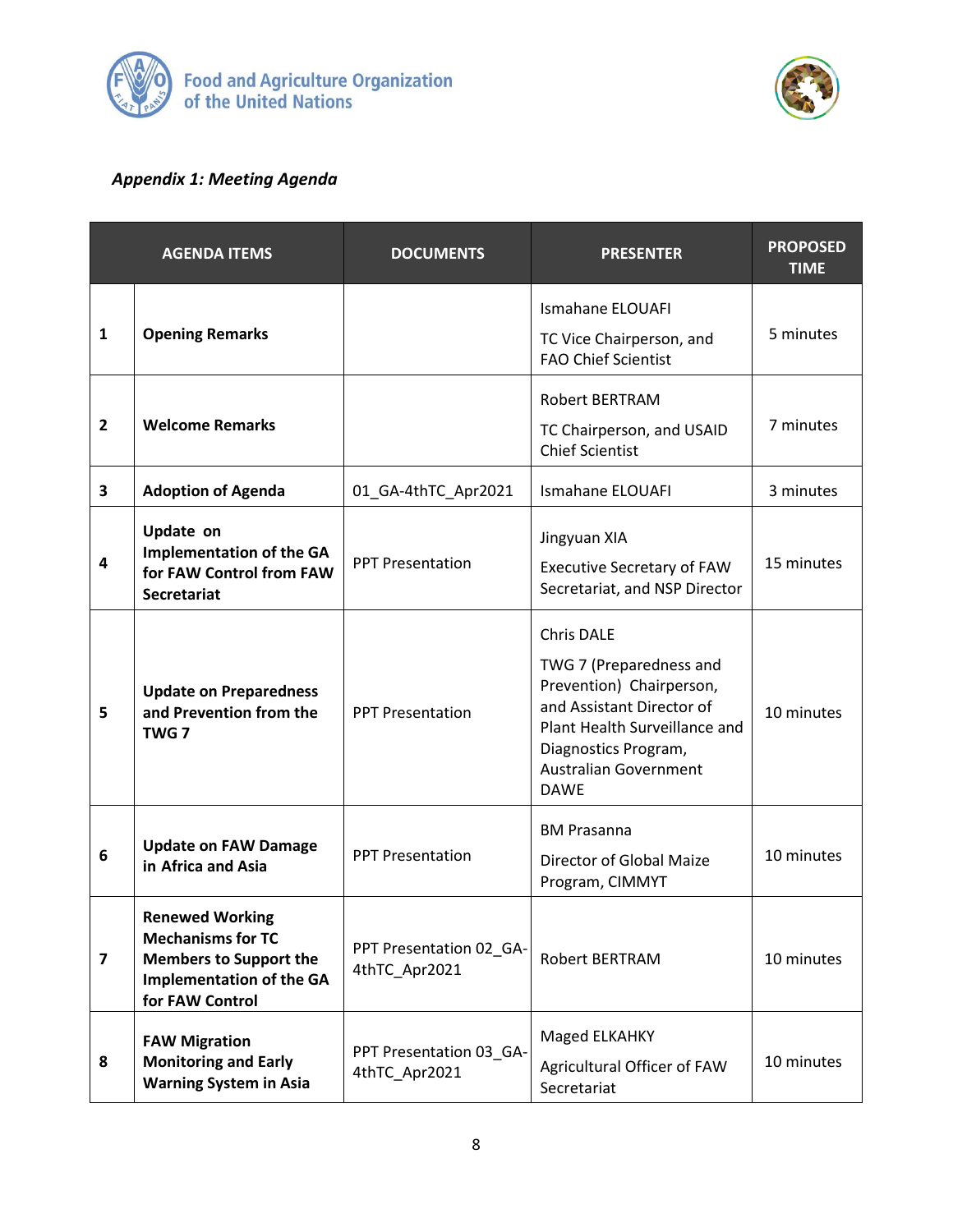



| 9  | <b>Example for FAW</b><br><b>Migration Monitoring and</b><br><b>Early Warning System in</b><br>China                                                                                                                                                                   | <b>PPT Presentation</b> | Kongming WU<br>SC Vice-Chair, and Vice-<br><b>President of CAAS</b> | 10 minutes |
|----|------------------------------------------------------------------------------------------------------------------------------------------------------------------------------------------------------------------------------------------------------------------------|-------------------------|---------------------------------------------------------------------|------------|
| 10 | <b>General Discussion</b><br>- Renewed working<br>mechanisms for TC<br>members<br>- Advice and/or<br>Endorsement for<br>establishment of FAW<br><b>Migration Monitoring</b><br>And Early Warning<br>System in Asia<br>Other related issues<br>$\overline{\phantom{0}}$ |                         | <b>Ismahane ELOUAFI</b>                                             | 30 minutes |
| 11 | <b>Conclusion Remarks</b>                                                                                                                                                                                                                                              |                         | Robert BERTRAM                                                      | 10 minutes |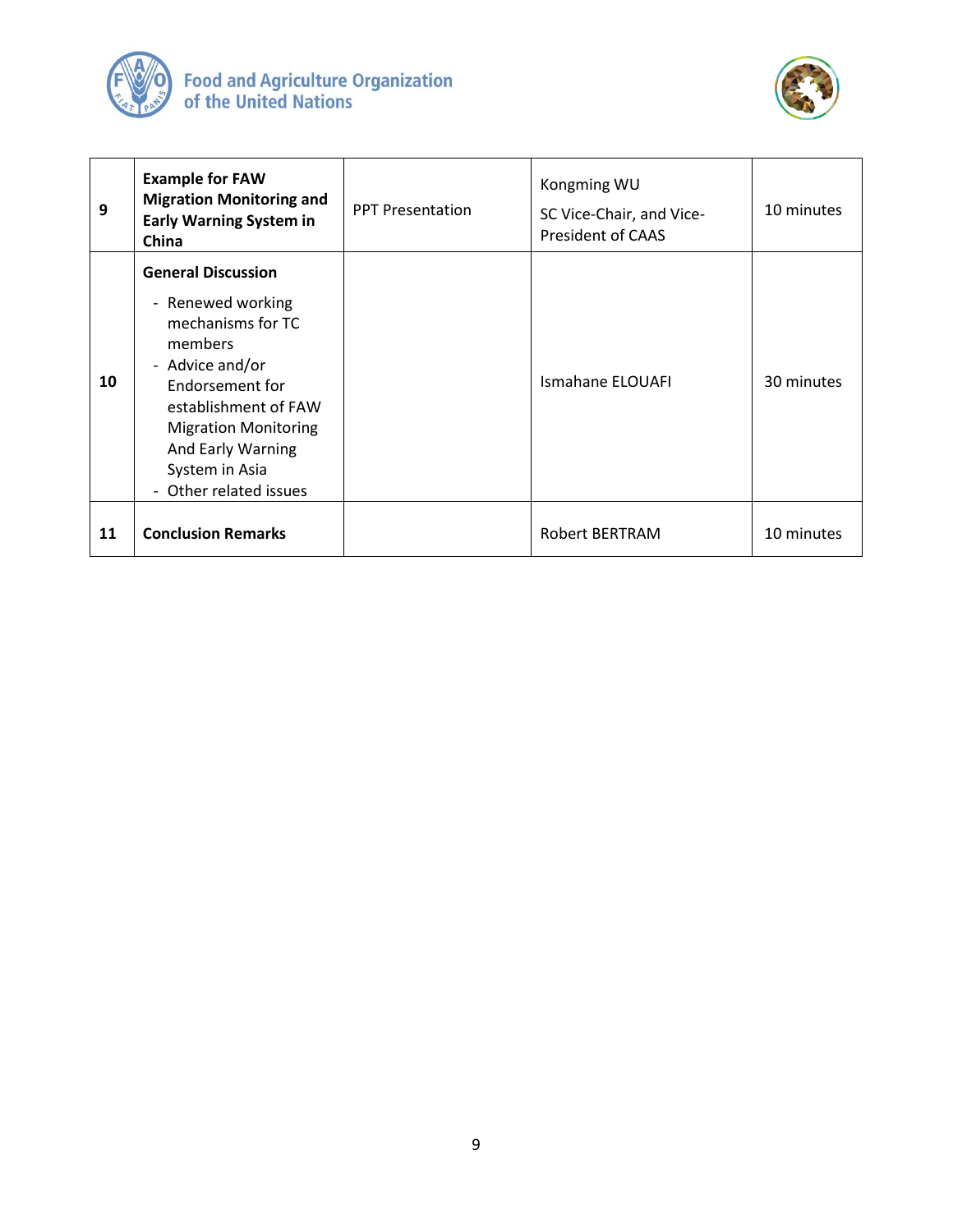



# <span id="page-9-0"></span>*Appendix 2: List of Participants*

|     | Name, Last name                                                                                            | <b>Organization name, Address</b>                                                                                   |  |  |  |
|-----|------------------------------------------------------------------------------------------------------------|---------------------------------------------------------------------------------------------------------------------|--|--|--|
|     |                                                                                                            | <b>Technical Committee Members</b>                                                                                  |  |  |  |
| 1.  | Ms Ismahane Elouafi,<br><b>FAO Chief Scientist</b><br>Vice-Chairperson of the Technical<br>Committee       | <b>FAO DDCC</b>                                                                                                     |  |  |  |
| 2.  | Mr Jingyuan Xia<br><b>Director NSP</b>                                                                     | FAO Plant Production and Protection Division<br>(NSP)                                                               |  |  |  |
| 3.  | Mr Rémi Nono Womdim<br>Deputy Director NSP                                                                 | FAO Plant Production and Protection Division<br>(NSP)                                                               |  |  |  |
| 4.  | Mr Robert Bertram<br>Chief Scientist,<br>Chairperson of the Technical Committee                            | United States Agency for International<br>Development (USAID), Washington, D.C., United<br><b>States of America</b> |  |  |  |
| 5.  | Mr Buyung Hadi, Agricultural Officer                                                                       | Plant Production and Protection Division (NSP)                                                                      |  |  |  |
| 6.  | Ms Elisabetta Tagliati<br><b>Chief Technical Advisor</b>                                                   | Plant Production and Protection Division (NSP)                                                                      |  |  |  |
| 7.  | Mr Ivan Cruz<br>Senior Researcher (Entomology)                                                             | <b>Brazilian Agriculture Research Corporation</b><br>(EMBRAPA), Brasília, Brazil                                    |  |  |  |
| 8.  | Mr BM. Prasanna<br>Director of CIMMYT's Global Maize<br>Program and the CGIAR Research<br>Program on Maize | International Maize and Wheat improvement<br>Center (CIMMYT), Mexico                                                |  |  |  |
| 9.  | Mr Malick Ba<br>Country Representative - Niger, West &<br>Central Africa Program                           | International Crops Research Institute for the<br>Semi-Arid Tropics (ICRISAT), Niger                                |  |  |  |
| 10. | Ms Regina Eddy<br>Coordinator, Fall Armyworm<br><b>Interagency Task Force</b>                              | United States Agency for International<br>Development (USAID), Washington, D.C., United<br><b>States of America</b> |  |  |  |
| 11. | Mr Kongming Wu<br>Steering Committee Vice-Chair and<br>Vice-President,                                     | Chinese Academy of Agricultural Sciences (CAAS)                                                                     |  |  |  |
| 12. | Ms Roma Gwynn<br>Vice-President                                                                            | IBMA International Bio-pesticides Manufacturers<br>Association, Brussels, Belgium                                   |  |  |  |
| 13. | Mr Ken Wilson<br>Professor                                                                                 | Lancaster University - Insect & Parasite Ecology<br>Group - iPEG, Lancaster, United Kingdom                         |  |  |  |
| 14. | Mr Johnnie van den Berg<br>Professor; Program Manager:<br><b>Integrated Pest Management</b>                | North-West University, South Africa                                                                                 |  |  |  |
| 15. | Ms Vera Ros<br><b>Assistant Professor</b>                                                                  | Wageningen University & Research, Wageningen,<br>Netherlands                                                        |  |  |  |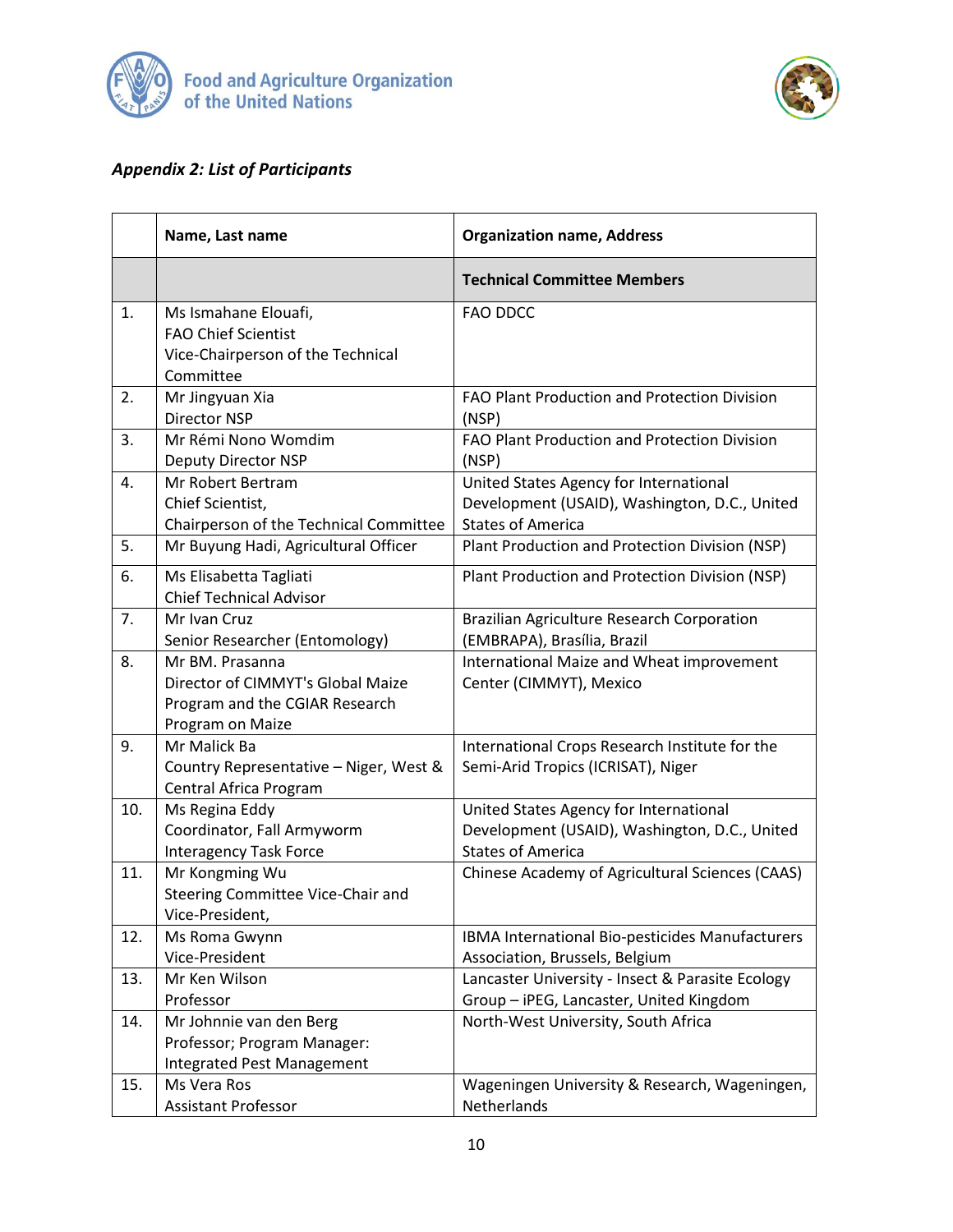



| 16. | Ms Sheila Willis                                    | Pesticide Action Network (PAN UK), Brighton,      |
|-----|-----------------------------------------------------|---------------------------------------------------|
|     | Head of International Programmes                    | United Kingdom                                    |
| 17. | Mr Chris Dale                                       | Plant Health Surveillance and Diagnostics         |
|     | <b>Assistant Director</b>                           | Program, Plant Health Policy Branch, Biosecurity  |
|     |                                                     | Plant Division Australian Department of           |
|     |                                                     | Agriculture, Water and Environment                |
| 18. | Mr Emmanuel Okogbenin                               | African Agricultural Technology Foundation,       |
|     | <b>Director of Technical Operations</b>             | Nairobi, Kenya                                    |
| 19. | Mr Georg Goergen                                    | International Institute of Tropical Agriculture   |
|     | Entomologist / Biocontrol Specialist                | (IITA), Benin                                     |
| 20. | Mr Rhett Harrison                                   | International Centre for Agroforestry Research    |
|     | <b>Tropical Forest Ecologist &amp; Conservation</b> | (ICRAF), Zambia                                   |
|     | Biologist                                           |                                                   |
| 21. | Mr Gregg Nuessly                                    | University of Florida, Belle Glade, United States |
|     | Professor, Director of the Everglades               | of America                                        |
|     | Research and Education Center                       |                                                   |
| 22. | Mr David Hughes                                     | Penn State University, Pennsylvania, United       |
|     | Associate Professor of Entomology and               | <b>States of America</b>                          |
|     | <b>Biology</b>                                      |                                                   |
| 23. | Mr Andy Ward                                        | Crop Life International, Brussels, Belgium        |
|     | Stewardship Director                                |                                                   |
| 24. | Mr Mel Oluoch                                       | SASAKAWA Africa Association, Kenya                |
|     | <b>Regional Director</b>                            |                                                   |
| 25. | Ms Bruna Takara                                     | Office of South-South and Triangular Cooperation  |
|     | South-South Cooperation Specialist                  | (PST)                                             |
|     |                                                     |                                                   |
| 26. | Mr Chado Tshering                                   | Office for Small Island Developing States (SIDS), |
|     | Programme Officer                                   | Least Developed Countries (LDCs) and Land-        |
|     |                                                     | locked Developing Countries (LLDCs) (OSL)         |
| 27. | Mr Puyun Yang                                       | <b>FAO Research and Extension Unit</b>            |
|     | Agricultural Officer                                | Office for Innovation (OINR)                      |
| 28. | Ms Rosanne Marchesich                               | FAO Emergency and Resilience Division (OER)       |
|     | Senior Emergency and Rehabilitation                 |                                                   |
|     | Officer                                             |                                                   |
| 29. | Mr Zhongxin Chen                                    | FAO Information Technology Division (CSI)         |
|     | Senior Information Technology Officer               |                                                   |
|     |                                                     | <b>Observers</b>                                  |
| 30. | <b>Ms Alison Watson</b>                             | Grow Asia                                         |
|     | Head of the Fall Armyworm Action Plan               |                                                   |
|     | Secretariat                                         |                                                   |
| 31. | Mr Maged Elkahky                                    | Plant Production and Protection Division (NSP)    |
|     | Agricultural Officer                                |                                                   |
| 32. | Ms Anne Sophie Poisot                               | Plant Production and Protection Division (NSP)    |
|     | Agricultural Officer                                |                                                   |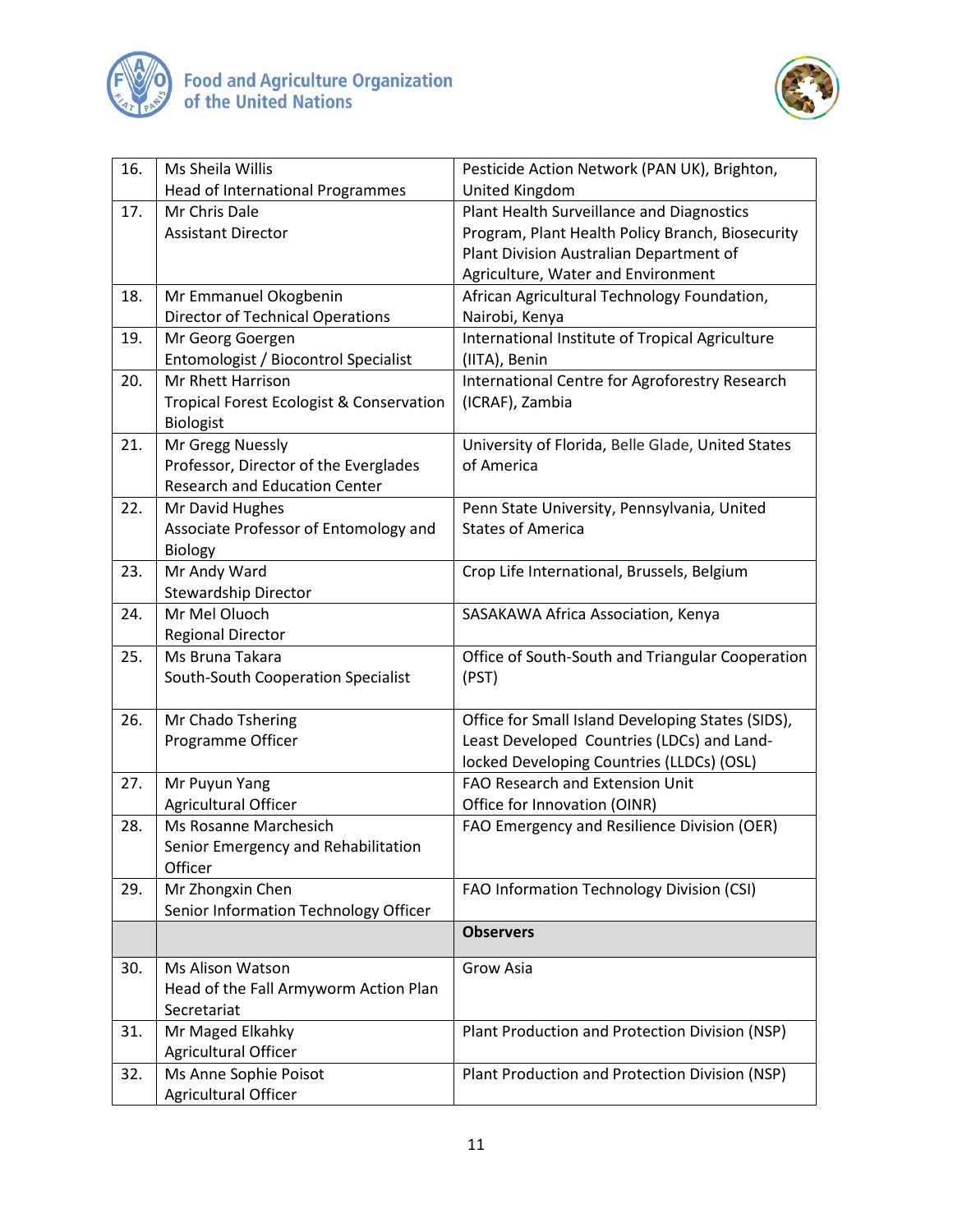



| 33. | Mr Baogen Gu                                   | Plant Production and Protection Division (NSP)   |
|-----|------------------------------------------------|--------------------------------------------------|
|     | Senior Agricultural Officer                    |                                                  |
| 34. | Mr Qingpo Yang                                 | Plant Production and Protection Division (NSP)   |
|     | Associate Professional Officer                 |                                                  |
| 35. | Ms Sarah Brunel                                | International Plant Protection Convention (IPPC) |
|     | <b>Implementation Officer</b>                  | Secretariat                                      |
| 36. | Mr Haekoo Kim                                  | Plant Production and Protection Division (NSP)   |
|     | Programme Officer                              |                                                  |
| 37. | Ms Verena Wilke                                | Plant Production and Protection Division (NSP)   |
|     | Programme Specialist                           |                                                  |
| 38. | Ms Sandra Cordon                               | Plant Production and Protection Division (NSP)   |
|     | <b>Information Management Specialist</b>       |                                                  |
| 39. | Ms Svetlana Velmeskina                         | Plant Production and Protection Division (NSP)   |
|     | <b>Office Assistant</b>                        |                                                  |
| 40. | Mr Abera Haile                                 | <b>FAOSFE</b>                                    |
|     | IPM/Entomology Specialist                      |                                                  |
| 41. | Mr Adin Bloukounongoubalan                     | <b>FAO SFW</b>                                   |
|     | Agricultural Officer                           |                                                  |
| 42. | <b>Mr Tristan Nondah</b>                       | <b>FAO SFC</b>                                   |
|     | Plant Protection and Production Officer        |                                                  |
| 43. | Mr Mohamedelhady Sidatt                        | <b>FAO SNE</b>                                   |
|     | Plant Production and Protection Officer,       |                                                  |
| 44. | Mr Mathew Abang                                | <b>FAO SFS</b>                                   |
|     | <b>Plant Production and Protection Officer</b> |                                                  |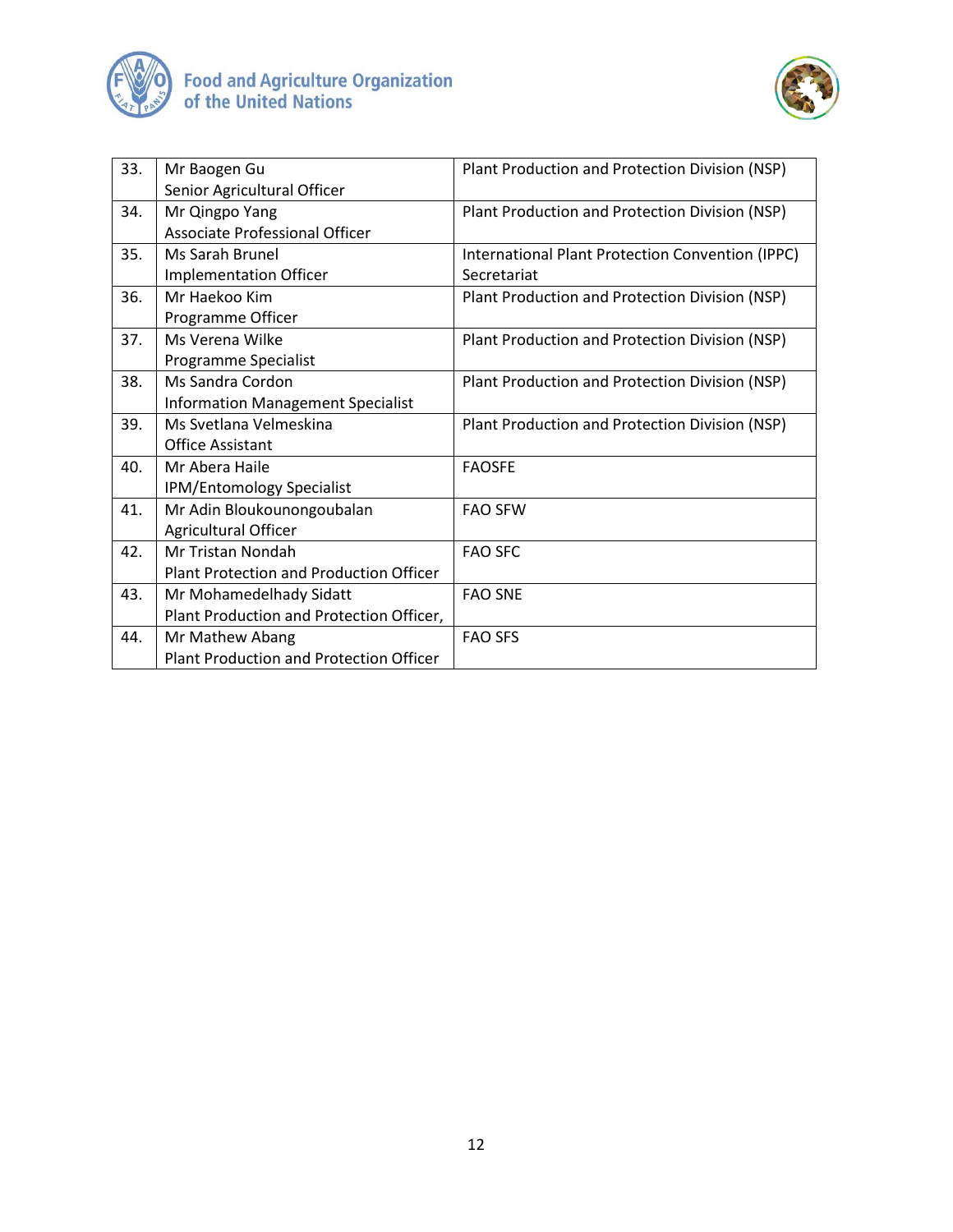



## <span id="page-12-0"></span>*Appendix 3: Renewed Working Mechanisms for TC Members to Support the Implementation of the GA for FAW Control (Updated: 12 April 2021)*

#### **Background**

The Technical Committee (TC) for the Global Action for Fall Armyworm Control (GA) was first convened on 18 March 2020 to provide technical advice to the Steering Committee (SC) for the GA. Since then, the TC has met three times, and collaborated on a global inventory of integrated pest management (IPM) options. This ultimately produced a set of 'General guidelines for developing and implementing regional IPM strategy' (the IPM guidelines). The IPM guidelines are now being used to develop regional IPM strategies in the eight geographic zones with the work focus on the demonstration countries (Annex 1). Each demonstration country is also developing a two-year work plan that will include FAW monitoring, technology evaluation, demonstration and capacity building, as well as regional information-sharing components.

While the genera[l ToR](http://www.fao.org/3/ca9769en/ca9769en.pdf) of the TC has not changed significantly, the specific contributions of the committee may evolve, according to progress of the GA in the field. This short note describes a proposal concerning TC contribution to the GA, given the ongoing activities in the demonstration countries and geographic zones.

#### **TC contributions: the way forward**

At the 3<sup>rd</sup> [TC meeting,](http://www.fao.org/3/cb2411en/cb2411en.pdf) a proposal was made that the TC can have two lines of contributions: at a global level and at a country level. This proposal is now up for discussion and endorsement of the TC.

A) Global-level contributions

Contributions at the global level are made through the TC meetings, previously held quarterly but under this proposed, held twice a year; and through intersessional work. These contributions are global in coverage and nature. Examples include:

- Development and delivery of global training webinars in collaboration with FAW Secretariat (held four to five times a year on various topics, e.g. host plant resistance, nature-based solutions, FAW monitoring and early warning, pesticide risk reduction);
- Input on, and development of, global platforms, materials and factsheets to support the GA developed in collaboration with FAW Secretariat, e.g. FAW monitoring and early warning, analysis of demonstration plot data, pesticide selection, policy and FFS curricula;
- TC members are invited to propose ideas for the webinars, platforms, materials and factsheets; further development (including resource mobilization, if needed) can be done in collaboration with FAW Secretariat.
- B) Country-level contributions

Under this rubric, TC members will be connected and can contribute directly to work in-country.

- FAW Secretariat to take stock of the expertise and target countries of FAW TC members and develop a database;
- FAW Secretariat to connect every TC member with information in the database and with relevant FAO FAW regional coordinators, FAO Country Office focal points, National Focal Points (NFPs) and National Task Forces (NTFs); and also connect TC members with the development and implementation of the regional IPM strategy and work plan;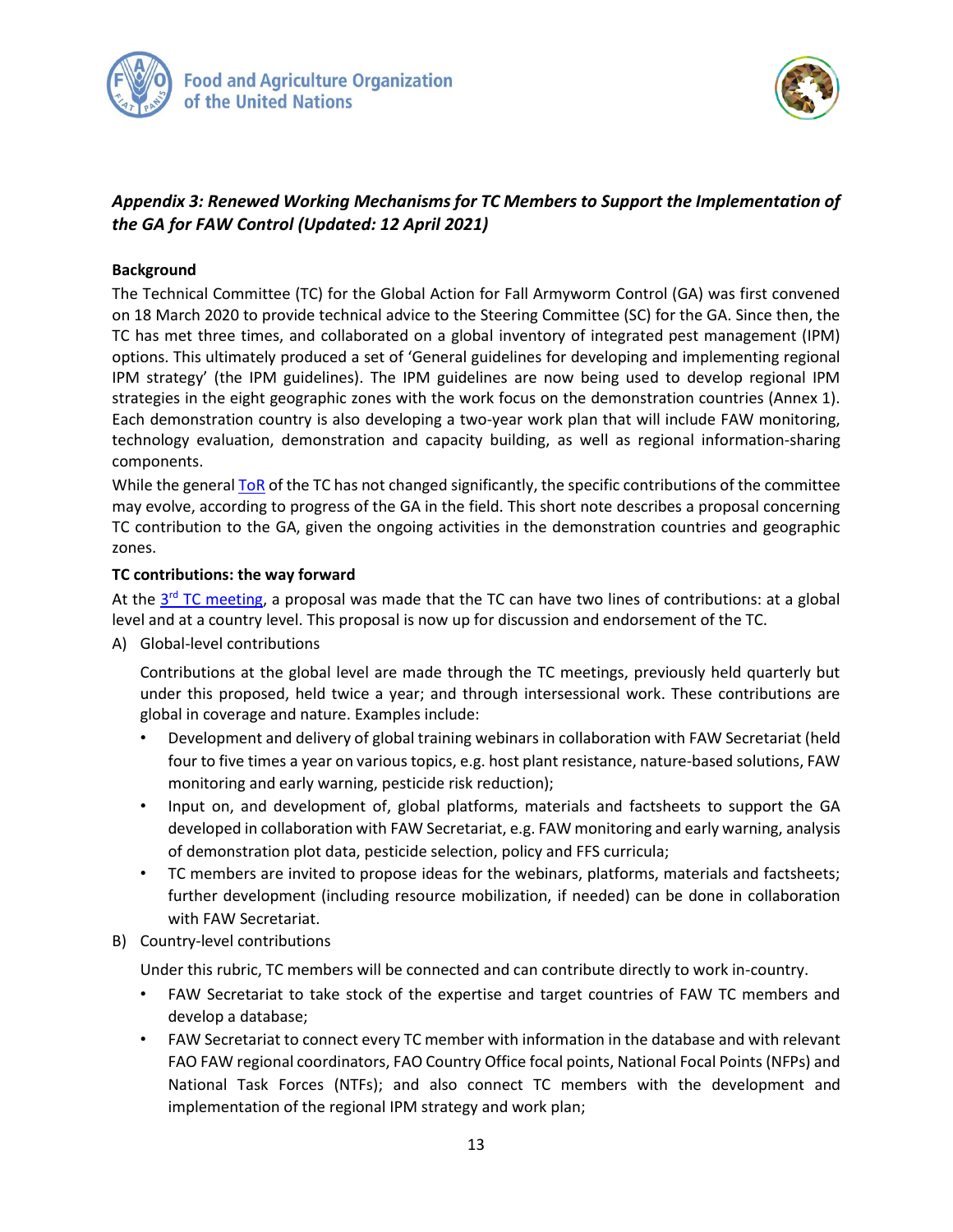



- TC members to liaise directly with the NFPs and NTFs, facilitated by FAO decentralized offices in the target regions and FAO Country Office Focal Points to support the GA in country;
- Activities to be included in the national work plans and budgets (with resource mobilization in national level to be done collaboratively).

Annex 1: List of geographic zones and demonstration countries in the GA

| Geographic Zone            | <b>Demonstration Country</b> |
|----------------------------|------------------------------|
| Northeast Asia             | China                        |
| South Asia                 | India                        |
| Southeast Asia             | The Philippines              |
| Near East and North Africa | Egypt                        |
| West Africa                | Burkina Faso                 |
| Central Africa             | Cameroon                     |
| East Africa                | Kenya                        |
| South Africa               | Malawi                       |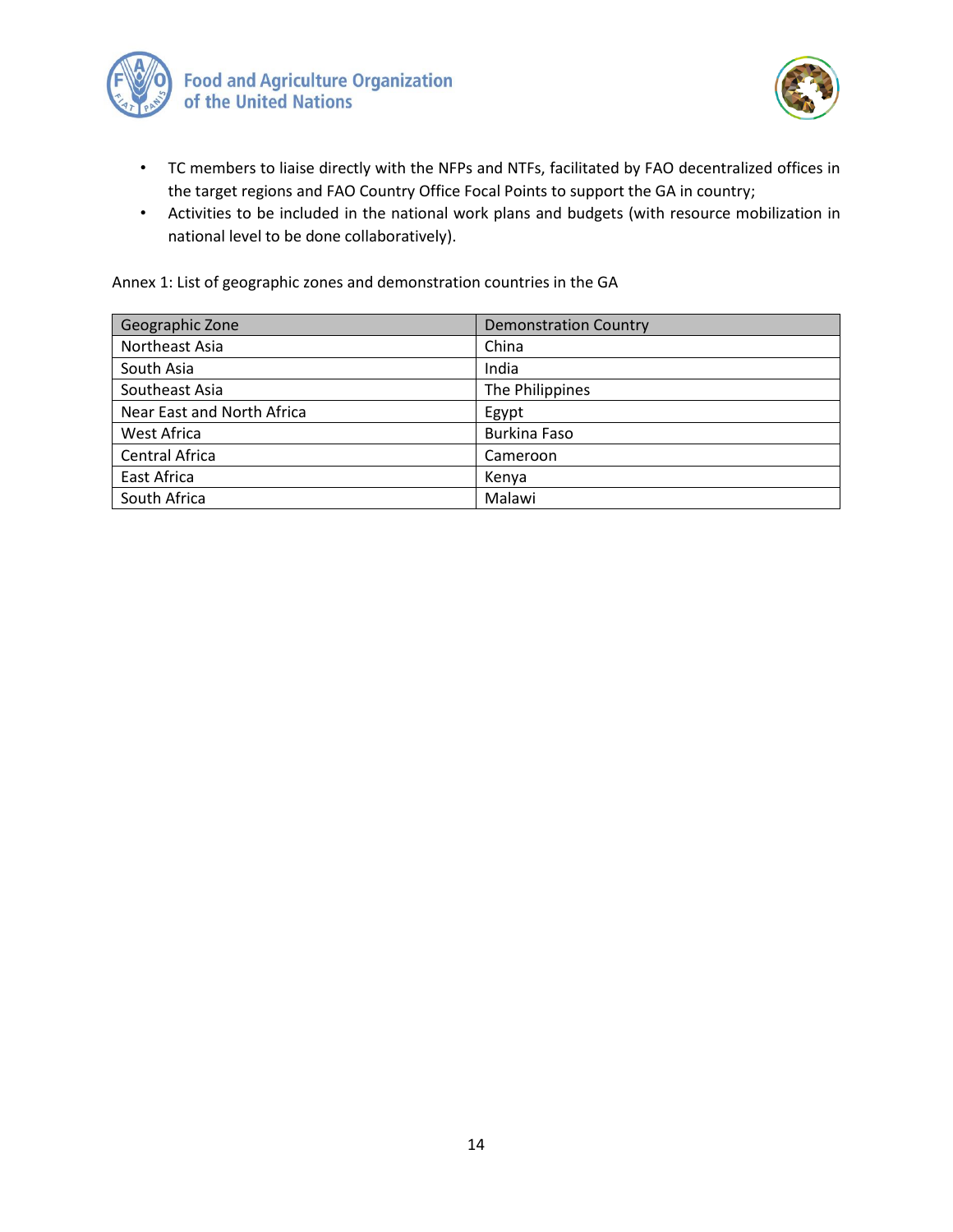



# <span id="page-14-0"></span>*Appendix 4: Concept Note: The Fall Armyworm Migration Monitoring and Early Warning System in Asia (Updated: 12 April 2021)*

#### **1. Background**

#### **1.1 Fall armyworm's significance and threat**

Fall armyworm (FAW, *Spodoptera frugiperda*) is a migratory pest that is spreading rapidly across countries' borders. In 2016, the first report that FAW had spread out of the Americas came from West Africa. Since then, it has invaded almost all sub-Saharan countries in Africa before extending its geographical range to the Near East and the Asia and Pacific regions, causing a significant yield losses in maize and other crops. It can cause significant damage to crops in the absence of natural control, good agronomic practices or resistant plant varieties. FAW feeds on over 80 hosts, and a female moth can lay 1 000 eggs during its life. Once established in an area, FAW is almost impossible to eradicate, and it is very difficult to prevent the pest from spreading. Currently, FAW presence has been confirmed in almost all Asian countries including India, Pakistan, Sri Lanka, Nepal, Bhutan, Bangladesh, Myanmar, the Lao People's Democratic Republic, Thailand, Viet Nam, Cambodia, Malaysia, the Philippines, Indonesia, Brunei Darussalam, China, Japan and the Republic of Korea (South Korea).

Preliminary studies from the Indian subcontinent have reported infestation level up to 49.2% on maize (Deole et al. 2018, Chormule et al. 2019, Babu et al. 2019, and Dhar et al. 2019), while Mallapur et al. 2019 reported infestation level up to 100% from Karnataka. One year after the first appearance of this pest in West Africa in 2016, the potential yield loss in 10 maize producing countries in the region excluding South Africa and Kenya was estimated to be around 8.3 M to 21M tons per year which worth between US\$ 2.5- 6.3 billion. Any official estimation of losses due to FAW in South Asian countries has not been made yet. In Tamil Nadu, India, the state government distributed IRS. 1.86 billion (USD 249 million) as compensation to 239 thousand farmers following pest attack in 2018 [Lamsal et al. 2019].

A range of 11-26% yield losses due to FAW infestation has been reported in the last few years from various countries (Baudron et al. 2019, Kassie et al. 2020, Tambo et al. 2019). Estimating a median 18% yield loss, the yield-at-risk approximately worth USD 13 billion per year in Asia (based on three-year average data in FAOSTAT). It is thus likely that the food security and livelihoods of millions of small-scale farmers in Asia are at serious risk due to this pest.

#### **1.2 Regional challenges**

FAW is a major transboundary pest with long-range migration. Year-round survival and breeding typically occur in the warmer regions where host plants are always available and temperatures rarely or never dip below certain thresholds. As a region, Asia is one of the largest producer of maize globally and provides a large area suitable for FAW breeding. Several studies found 13.8°C was the minimum threshold for development below which egg, larval and pupal development stops (Early et al., 2018, Li et al., 2019). Long-range seasonal migration towards new regions that allow FAW survival occurs in spring and summer months. Such seasonal migration can take multiple generations. This means that FAW can arrive in an area along a seasonal migration pathway. It can then establish itself, with new generations of individual ests continuing the migration to new areas as a function of host plant availability and climatic factors. In Asia, for example, modelling studies have predicted trajectories and timing of such seasonal migration from year-round breeding areas in southern China to the northeastern part of the country (Li et al., 2019,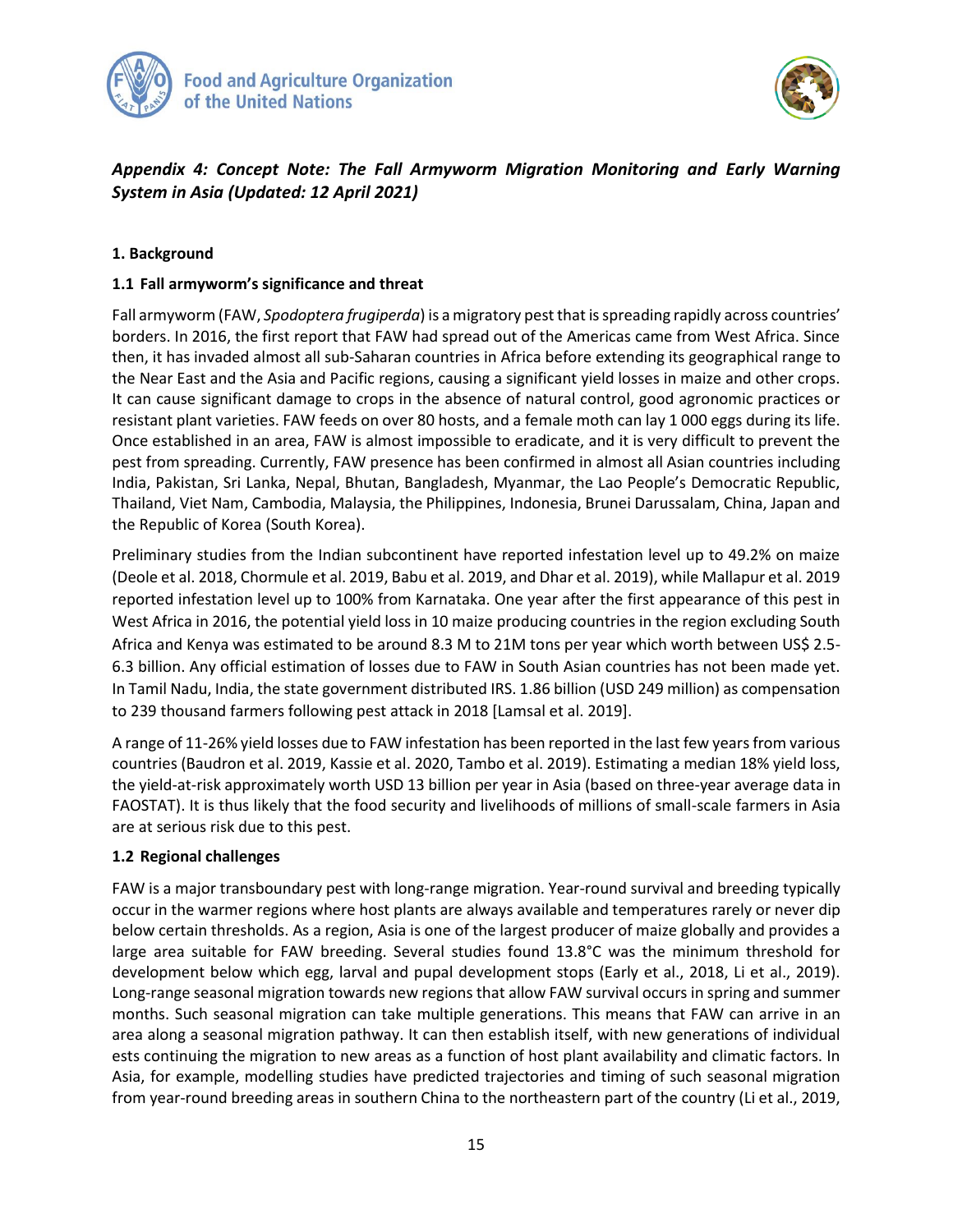



Wu et al., 2019). Another modelling study identified Central Asian regions, such western Afghanistan, southern Kazakhstan and southern Turkmenistan, as potential areas affected by seasonal FAW migration.

Thus, there are at least two major regional challenges in relation to FAW migration monitoring and early warning systems:

(1) **For countries in which year-round breeding occurs**, there is a gap in knowledge, tools and technologies to monitor and predict population and activity peaks of the adult moth; such information could be used to tailor integrated pest management (IPM) actions, such as timing of planting and application of biopesticides.

(2) **For countries along the migration pathways**, there is an information gap in the timing and size of migrating population; such information could be used to prepare for the mitigation actions in anticipation of the arriving populations.

Indeed, in many Asian countries, there is a general gap in FAW monitoring and surveillance which, in turn, hinders effective area-wide IPM efforts in FAW breeding grounds as well as along its migration pathways.

#### **1.3 Proposed solution: monitoring and early warning system**

Since FAW eradication is not practically possible, the only efficient approach to manage FAW is by applying area-wide IPM strategies, which is not feasible without a well-structured global/regional FAW monitoring system. FAO has launched the three-year Global Action for Fall Armyworm Control and selected eight demonstration countries to implement an IPM strategy for FAW control. There are three demonstration countries in Asia, including India, the Philippines, and China which will develop IPM packages and facilitate outreach to the pilot countries in Asia. However, as mentioned above, a regionally coordinated monitoring and early warning system is currently absent. This concept note delineates an idea for a FAW monitoring and early warning system, to be piloted in Asia as a component of the Global Action in collaboration with member countries.

The proposed system will complement and strengthen the proactive implementation of IPM measures. The FAW forecasting and early warning information will enable farmers in both FAW breeding areas and along migration pathways to mitigate the FAW infestation by applying the proper measures at the proper time.

In implementing area-wide IPM against transboundary pests, the investments from applying preventive measures across the region – including monitoring and early warning systems – is typically more costeffective than responding to an outbreak. For instance, in the case of Desert Locust, the 2003-2005 emergency in West and Northwest Africa cost USD 570 million to bring under control. The annual cost of prevention in the emergency area was USD 3.3 million. So, the money spent in the 2003-2005 emergency was the equivalent to the cost of 170 years of preventive control. It is difficult to estimate the cost-benefit ratio of the proposed FAW system; however, the large annual cost of losses in the region above makes the initial investment delineated below seem much smaller in comparison.

#### **2. Goals and objectives**

The goal of this initiative is to set up a FAW migration monitoring and early warning system in Asia with three specific objectives:

1. Establish the network and governance on FAW migration monitoring and early warning system in Asia;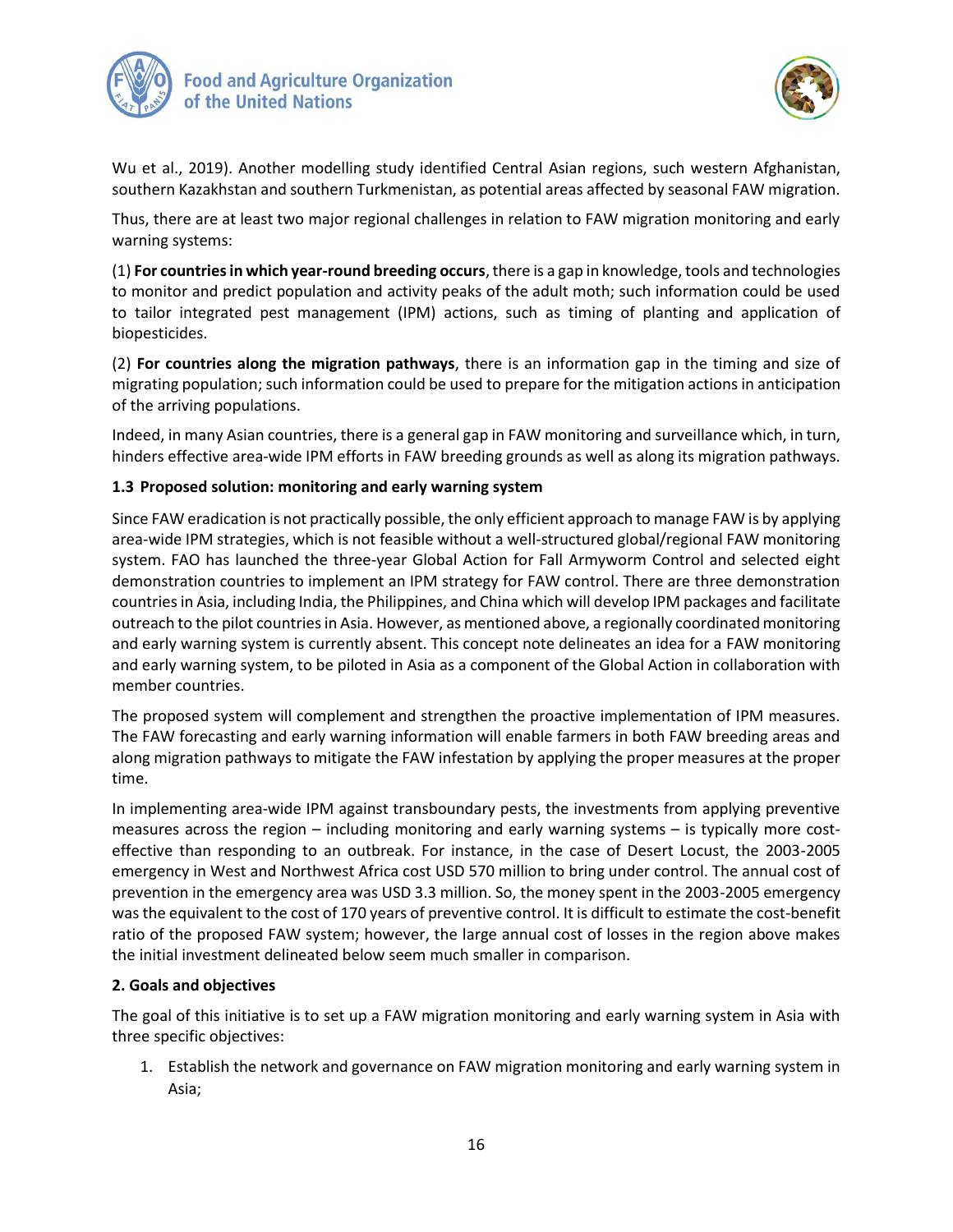



- 2. Develop the required system and strengthen the national capacities of participating Asian countries on FAW monitoring and early warning to suppress the risk factor for outbreaks;
- 3. Coordinate the regional and national policies, standards and measures to reduce the risk of FAW outbreak by leveraging FAW early warnings and IPM recommendations.

#### **3. Outcomes and outputs**

Three outcomes, corresponding roughly to three objectives above, are envisioned with further indicators given in Annex 1:

- 1. Regional and national coordination mechanism in Asia established to facilitate the implementation of FAW monitoring and early warning;
- 2. FAW outbreak risk factors in Asia suppressed;
- 3. FAW-induced crop yield losses in Asia reduced.

Two major outputs are expected from the initiative (Annex 2):

- 1. The FAW migration monitoring and early warning system coordination structure and mechanism is developed with both steering and technical groups from participating countries. Countries will be brought on board on a voluntary basis through a series of consultation meetings.
- 2. The FAW migration monitoring and early warning system including data collection, analysis and results delivery sub-systems and supported by monitoring sites in a number of countries in the region. The development of the system will be done in full collaboration with the participating countries and technical partners. The technology platform development will be done in an inclusive manner. Capacity development for monitoring site staff, and on the use of the data collection, analysis and result delivery system, will be conducted.

#### **4. Planning and implementation time frame**

We propose to plan and initiate the implementation of the initiative during the next three years (2021- 2023). An annual work plan will be elaborated in the future and broad tentative milestones are listed below:

| Time |
|------|
| 2021 |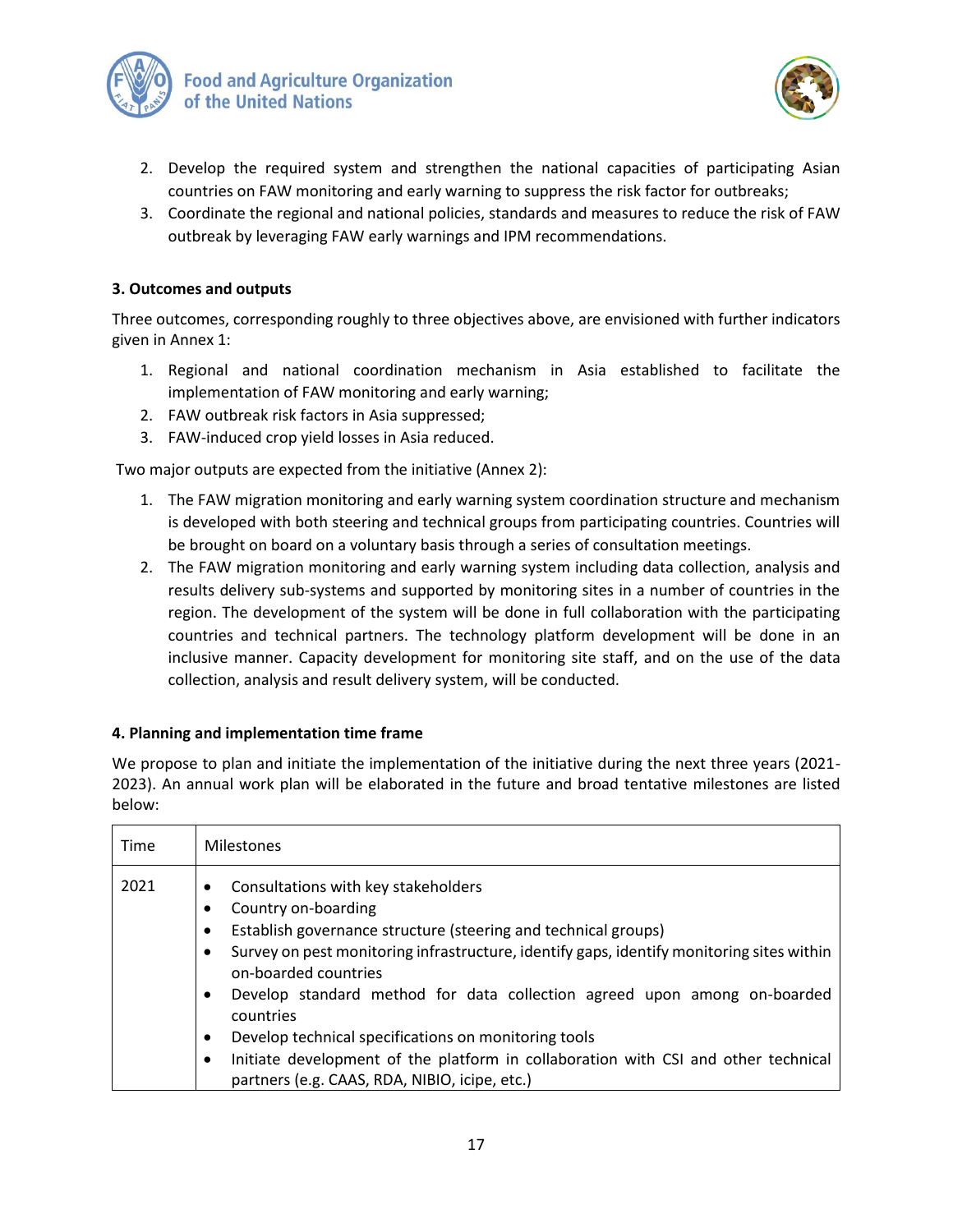



|      | Elaborate budget, write full annual work plan<br>$\bullet$                                                                                                                                                                                                                                                                                                                                  |
|------|---------------------------------------------------------------------------------------------------------------------------------------------------------------------------------------------------------------------------------------------------------------------------------------------------------------------------------------------------------------------------------------------|
| 2022 | Establish monitoring sites (procurement of the tools and technologies); 4-6 country<br>$\bullet$<br>pilot<br>Build capacity among monitoring sites' staff (training workshops, etc.)<br>$\bullet$<br>Dry run for data collection<br>Validate forecasting model(s) in the platform<br>Dry run for platform outputs<br>Initiate the design of early warning message delivery to reach farmers |
| 2023 | Routine data collection at the monitoring sites, continue capacity building as needed<br>$\bullet$<br>Fully functional data analysis and results delivery platform, deliver reports and<br>forecasts routinely<br>Monitor the impacts of early warning messages on farmers' control of FAW<br>$\bullet$                                                                                     |

#### **5. Tentative budget**

The initiative is tentatively estimated to cost approximately USD 5 500 000 for the next three years, with the bulk of the spending for establishment of the monitoring sites and capacity building in the participating countries (Annex 3).

The financial resources will be mobilized through multiple channels including FAO FAW Action Fund supplied by FAO FAW Secretariat, the Lancang-Mekong cooperation special fund of China, ASEAN FAW Action Fund supplied by the Secretariat of ASEAN, the FAW research fund from Chinese Academy of Agricultural Sciences and FAO-China YanBao Fund, among others.

Once the cost of operations in each country becomes clear, the steering group – in collaboration with participating countries – will draw up a sustainability plan for the long-term operation of the system. In the future, each participating country is expected to make investments to strengthen their national capacity for FAW monitoring, complying with IPM strategy. This will be the key mechanism for the system's long-term sustainability.

#### **Annex 1. Outcomes and their indicators**

The expected outcomes and their indicators include:

Outcome 1: Regional and national coordination mechanism in Asia established to facilitate the implementation of FAW monitoring and early warning.

Indicator 1: A regional network with effective communication and cooperation strategies for Asian countries on FAW migration monitoring established.

Indicator 2: Monitoring sites established in pilot countries and all four components of the migration monitoring and early warning system operational.

Indicator 3: FAW monitoring and early warning capacities of all participating countries enhanced.

Outcome 2: FAW outbreak risk factors in Asia suppressed.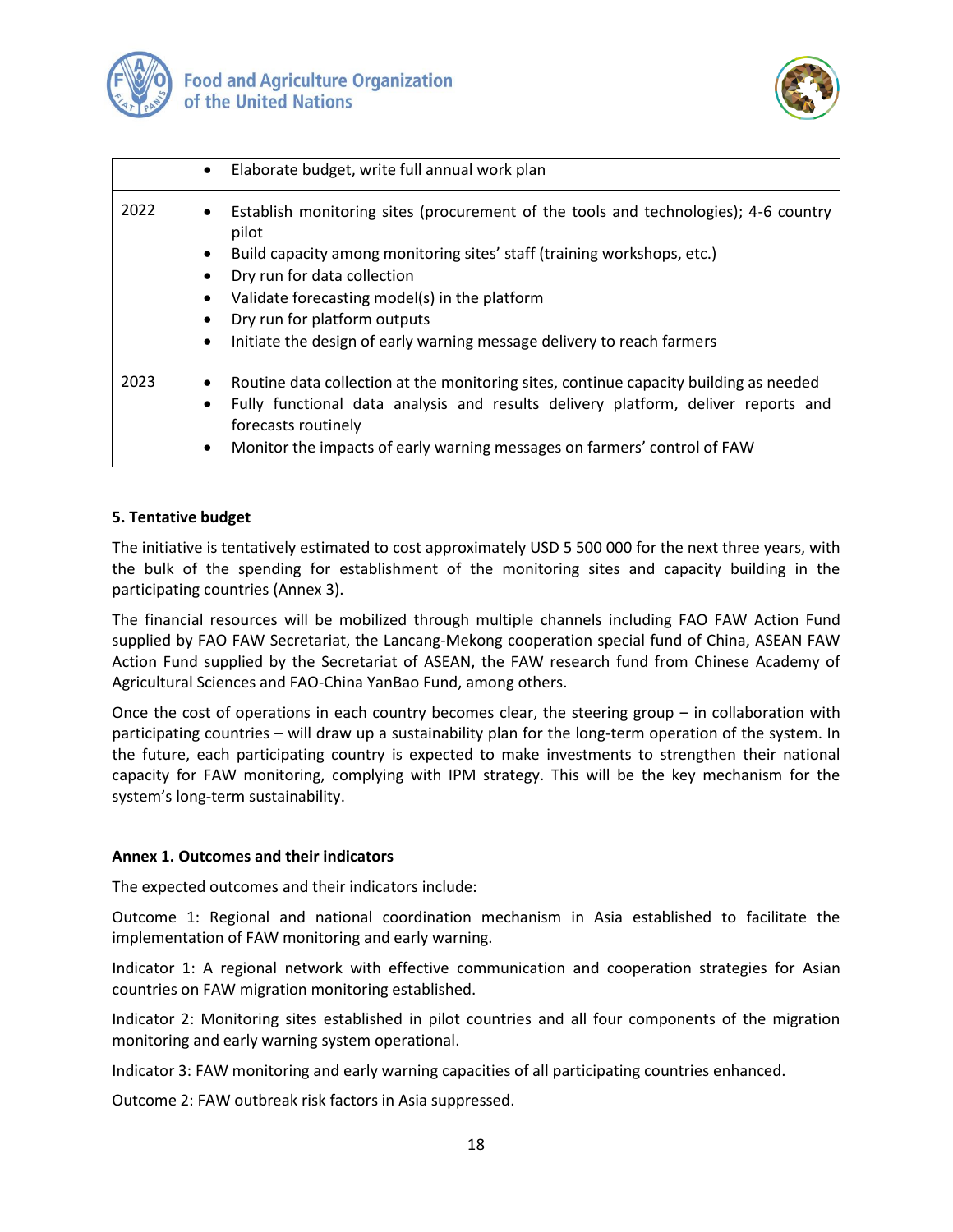



Indicator 1: Forecasts on possible outbreaks as well as timing and magnitude of migration delivered to policy-makers and farmers.

Indicator 2: Pesticide resistance level monitored and acted upon in Asia.

Outcome 3: FAW-induced crop yield losses in Asia reduced.

Indicator 1: Recommendations and IPM technology bank are disseminated to and acted upon by farmers.

Indicator 2: Reduction in maize yield losses in target countries, which have benefitted from the network on FAW migration monitoring and early warning system.

#### **Annex 2. Outputs**

Two major outputs are expected in the initiative: 1) the FAW migration monitoring and early warning coordination structure and mechanism developed; and 2) the FAW migration monitoring and early warning system implemented.

#### **1. Coordination structure and mechanism**

FAO FAW Secretariat will host and coordinate the establishment and management of the FAW migration monitoring and early warning system. All pilot countries will designate a national focal point to facilitate the establishment of the monitoring system. The secretariat of ASEAN Action Plan for FAW Control, CAAS and NATESC will provide support for FAW Secretariat.

#### **1.1 Regional working groups**

Two FAO FAW monitoring working groups will be established. The first working group will be a FAO FAW **steering group** for migration monitoring system in Asia. This group will focus on the following tasks:

- Coordinate the countries' agreement to join the network as well as joint activities between member countries;
- Agree on the work plan with support of the technical group;
- Mobilize the needed financial and human resources within the member countries;
- Follow up the implementation work plan (the needed equipment, training workshops etc.);
- Identify the gaps in the monitoring procedures and propose how to fill those gaps;
- Periodic reports on the progress in the establishment of the FAW migration monitoring network.

The second working group will be the FAO FAW **technical group** for migration monitoring and early warning in Asia, reporting to the FAO FAW steering group. This technical group will focus on the following tasks:

- Create standard protocols for collecting data (data collecting tool, TS of the used monitoring tools, distribution of monitoring sites, etc.);
- Provide training on lab analysis of FAW collected samples;
- Develop simulation and predictive models (simulation of population, simulation of migration pathway, etc.);
- Develop a FAW visual platform to analyse, map, and visualize the collected data;
- Develop EW bulletins to advise member countries of future FAW threats.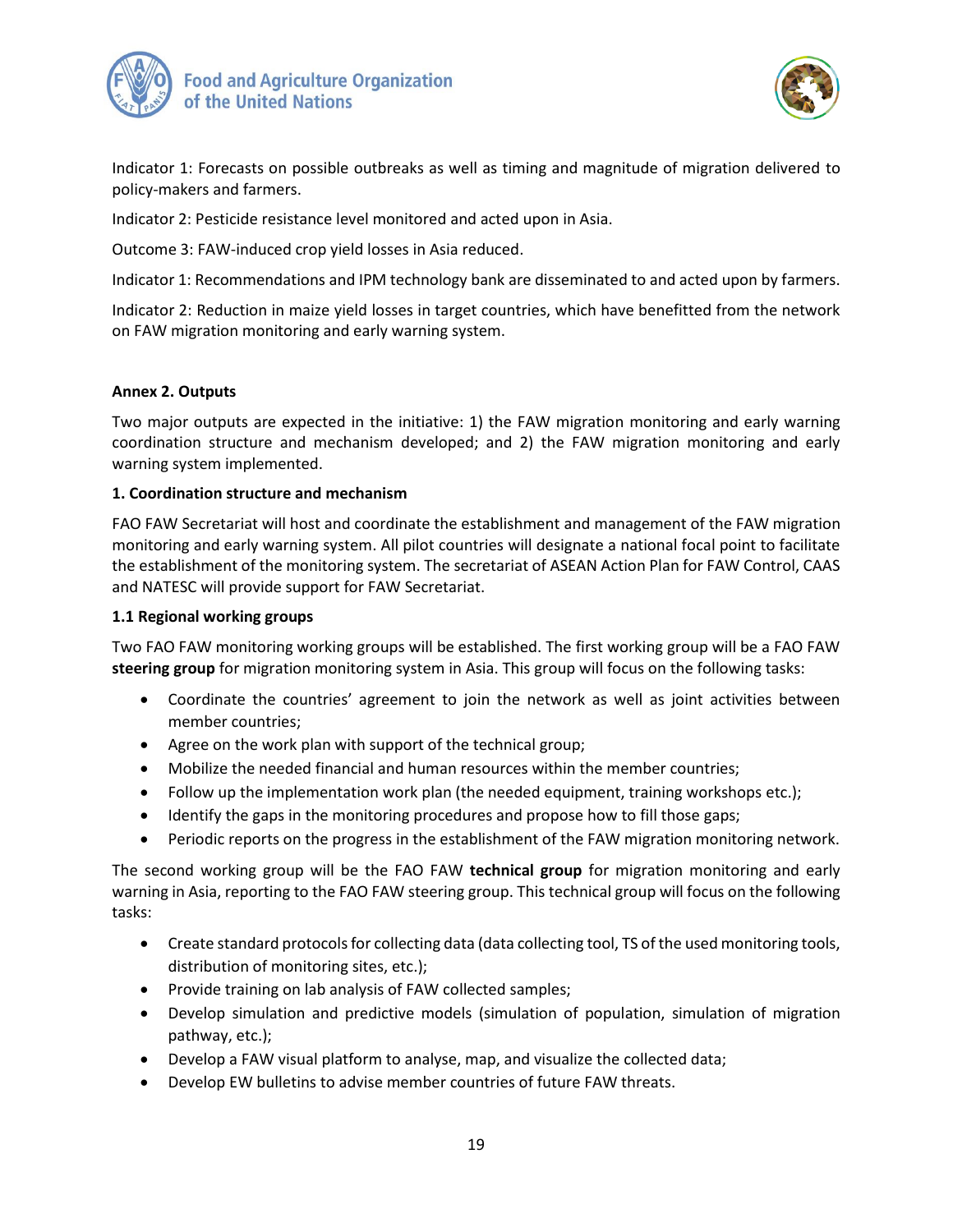



#### **1.2. Country participation**

Participating countries along the theoretical migration pathways of FAW will be recruited by selfnomination through a consultation process. Attention will be given to countries with capacity development needs for FAW monitoring and early warning.

#### **1.3 Data ownership and privacy**

FAO FAW Secretariat will play an important role in communication and dissemination of all resources for the establishment of the system. Data collected from all member countries will be hosted, stored and secured on FAO servers with support from FAO-CSI (FAO-IT service). Participating countries will own their collected data with an agreement it is to be used for research and analysis purposes to develop the predictive models and EW advice. Each country will have full access to its own data, which it could download and use for its own purposes.

#### **1.4 Partnership**

Given the complexity of the serious threat that FAW represents, collective regional action is needed, especially for the countries along FAW migration pathways. FAO will work together with Asian regional working groups and all the national task forces to produce and disseminate information and knowledge products and makes these easily available. Universities and research centers within Asia will be encouraged to become involved in the system. Additionally, leading North and South American, Japanese, South Korean, Indian, Australian, U.K. and European research institutions and universities will be invited to collaborate in the initiative.

#### **2. Fall armyworm migration monitoring and early warning system**

The initiative will establish a FAW migration and monitoring system in Asia. This system will provide a realtime overview based on GIS technology and analytics of FAW infestations data in Asia. The framework (Figure 1) shows the components of the entire system, split into four main modules: data collection, data warehousing and security, data analysis and result delivery.

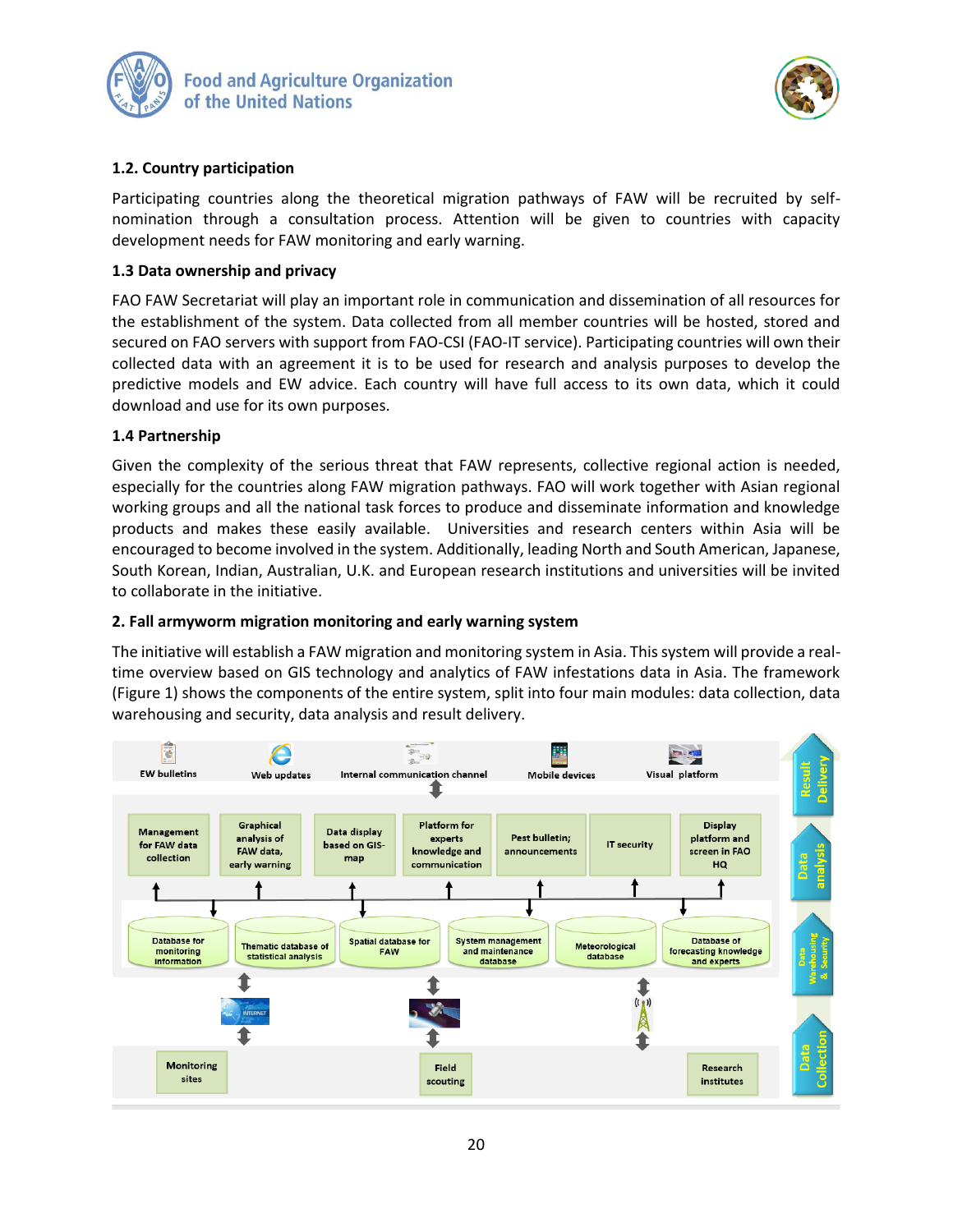



#### Figure 1. The modules and components of FAW migration and monitoring system

#### **2.1 Data collection and submission**

The Asian region will be divided into three areas, with regard to FAW migration cycle: annual breeding areas, transition areas along migration pathways, and migration areas. One to four countries in each area are expected to participate in the initiative. Monitoring sites will be established in the participating countries. One to two monitoring sites per 200 000 to 500 000 hectares are anticipated in annual breeding countries, and one to two monitoring sites per 1 million hectares in countries along the migration pathway. These monitoring sites need to be set on key migration channels, national borders and ecological zoning boundaries. Each monitoring site will be equipped with one high-altitude searchlight, 5-10 sex pheromone traps, as well as corresponding specimen collection and storage equipment. In addition, technical training will be delivered for the staff and workers in the monitoring sites. The monitoring sites will be equipped with monitoring technologies that can collect, and submit data, including pest status and meteorology. Five types of data are envisioned for submission by the monitoring sites:

- 1. Regular field scouting data, which will focus on development stages of larvae, numbers of larvae per each 100 plants, damage level on leaves and development stage of crop.
- 2. Vertical searchlight trap data, which will focus on the number of FAW adult moths, the proportion of females and males, and the development stage of ovaries.
- 3. Sex pheromone trap data, which will focus on numbers of FAW male moth, and the development stage of testes. In this category, it is also recommended that FAW female moths are collected from common light traps or food traps and the development stage of ovaries identified.
- 4. Types of pollen carrying by trapped moths.
- 5. FAW strain and pesticide resistance level.

Monitoring sites can submit data by logging into the PC and/or using mobile phone at the field. Training will be provided to the pilot countries, on both the use of monitoring technologies and the conduct of data collection and submission.

#### **2.2 Data warehousing and security**

This module collects and integrates data from various sources and keeps them secured. Different kinds of information and data will be stored in related databases, which include monitoring information (i.e. the five types of data submitted by monitoring sites, as above), metadata, and spatial data. The system will provide different security levels for users to authorize their access to the database. With FAO's authorization, the users can review and download their own data (see data ownership and privacy section below).

#### **2.3 Data analysis**

This component will include real-time analysis of monitoring data, spatial interpolation analysis of FAW occurrence and population dynamic, simulation of FAW occurrence and analysis of migratory paths. The analyses will be designed to develop forecasts on FAW population status, including possibility and magnitude of outbreaks, and simulations of migration path, according to a number of forecasting models.

Spatial interpolation enables visualization of the distribution and damage severity of FAW, which is convenient for getting a regional overview on FAW status. The simulation function provides insights on how FAW populations change over time with ecology in order to better understand its behavior and guide best management practices. One of the forecasting models is developed by CAAS to simulate the FAW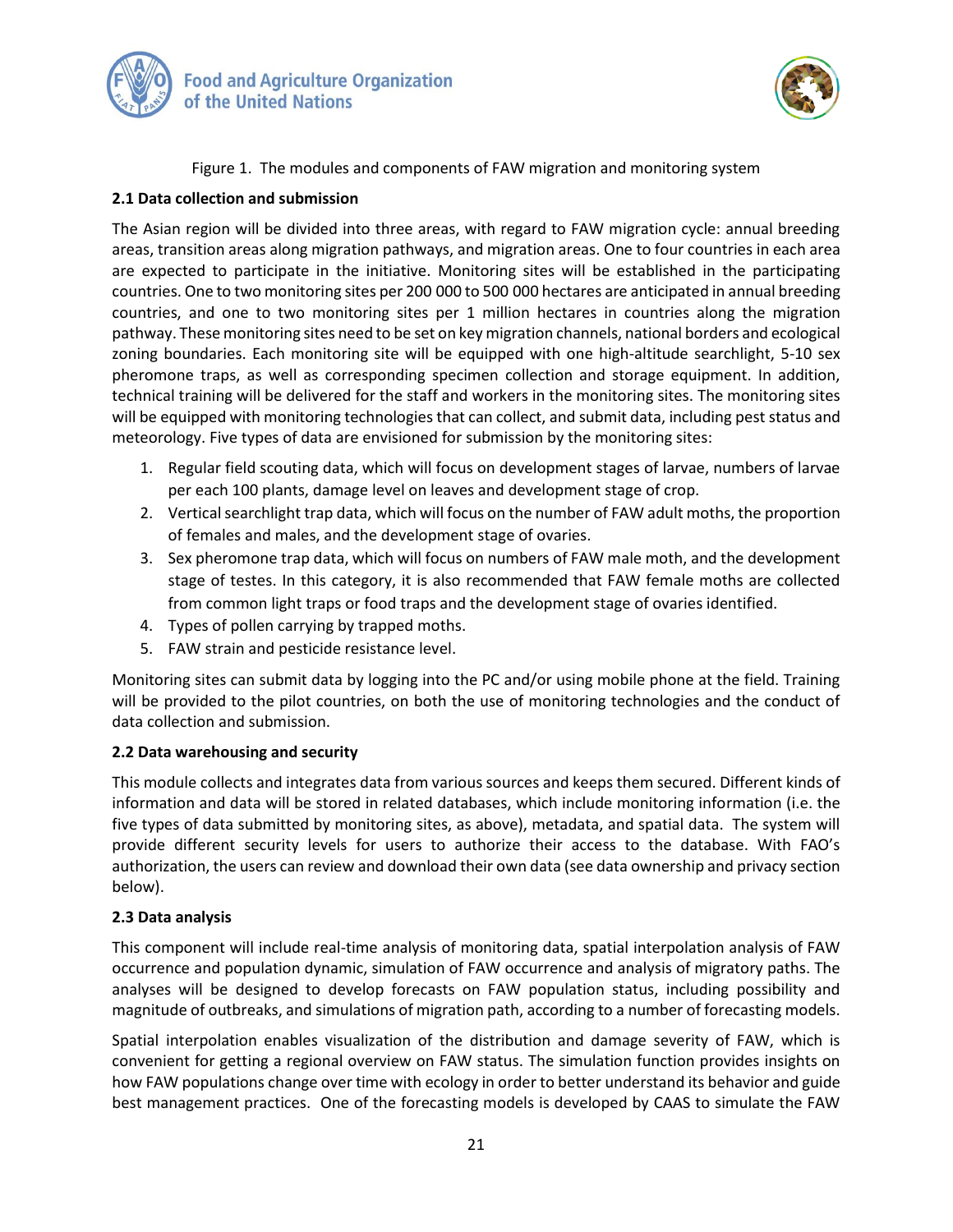



migration path during a time-period combining the meteorological data. Other models for forecasts on the likelihood and timing of FAW outbreaks can be developed by other technical partners.

#### **2.4 Result delivery**

The results of data analyses will be presented as several products:

#### **2.4.1. Visual platform on FAW status and forecast**

A visual platform on FAW regional status and forecasts will be developed. This platform will present the FAW status and forecasting to help the FAW Secretariat in coordinating regional IPM strategies on FAW control. It is also designed to assist senior government officials and policy-makers in the participating countries in decision-making.

#### **2.4.2. Early warning information and information dissemination platform**

Early warning information will be distributed through multiple channels, such as FAW early warning bulletins, official announcements, mass emails/SMS as well as social media messages to the monitoring sites and extension centers. The multiple ways to deliver early warning information will expand the coverage of messages and meet the needs of farmers, extension workers and decision-makers.

#### **2.5 Technology bank and Expert Roster for FAW monitoring and IPM**

This component is designed to store data and photos on the FAW morphological characters, characteristic injury symptoms, distribution, and IPM methods – all of which can be searched by keywords. FAW experts and researchers will be invited to join in the system to communicate with each other and reply to questions on FAW monitoring and control. These experts can also participate in the online diagnostics to facilitate the monitoring sites' work to monitor FAW status and submit data.

#### **2.6 Management and evaluation of the monitoring sites**

This component is designed to record, analyse and visualize the performance of monitoring sites in submitting data. The system will also automatically remind the monitoring sites to submit data on a regular basis. At the end of each year, the FAO FAW Secretariat can evaluate the performance of all the monitoring sites, according to the submitted records.

#### **2.7 Information dissemination system**

As part of the activities in the initiative, we will review existing rural information dissemination systems, and build or enhance the information dissemination systems in the pilot areas. FAW information dissemination systems will be strengthened by utilizing mobile devices or TV in the pilot areas. The efficiency of the FAW information dissemination to farmers will be improved, to support and promote farmers' adoption of area-wide FAW technology.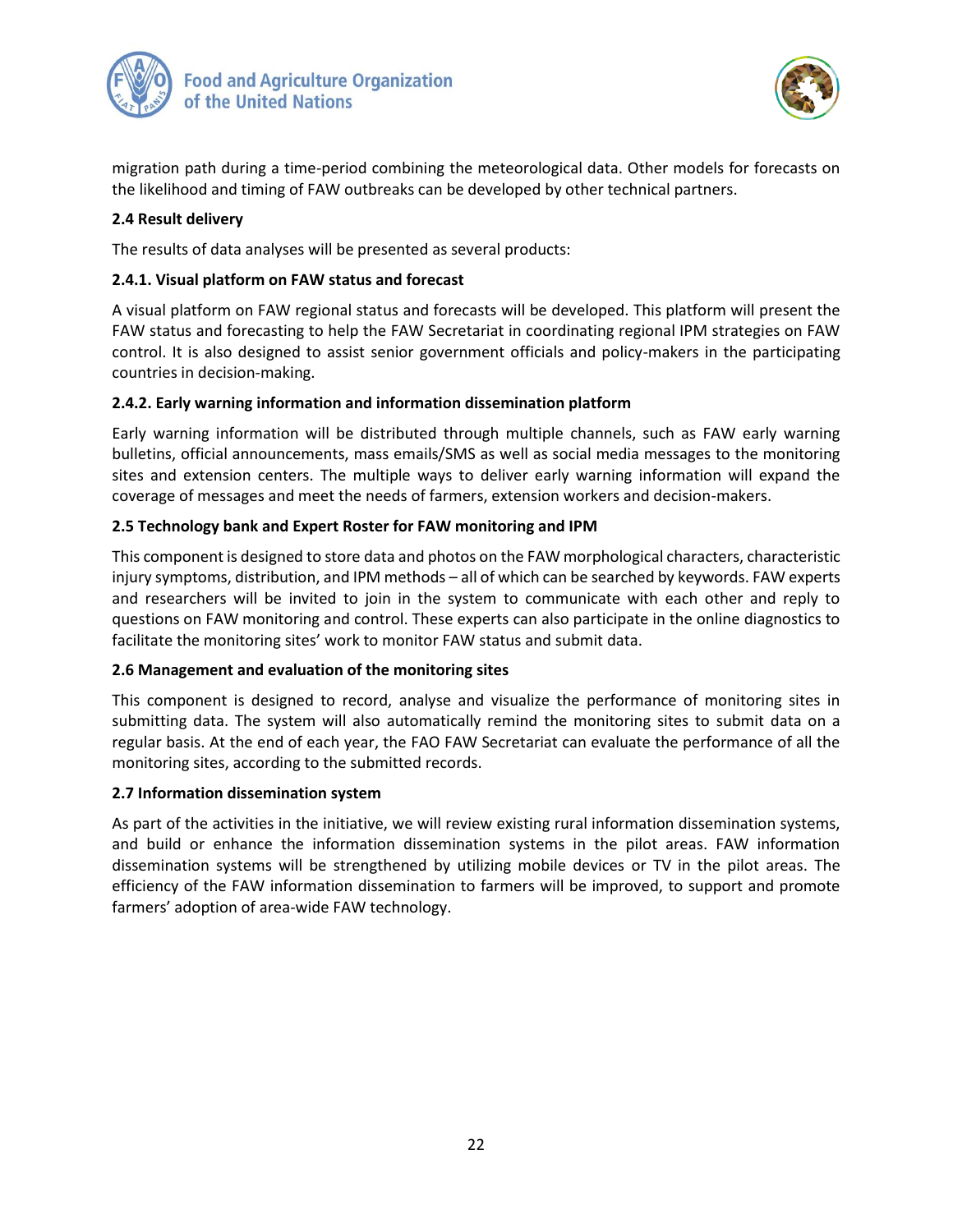#### Report - Fourth Meeting of the Technical Committee of the FAO Global Action for Fall Armyworm \_\_\_\_\_\_\_\_\_\_\_\_\_\_\_\_\_\_\_\_\_\_\_\_\_\_\_\_\_\_\_\_\_\_\_\_\_\_\_\_\_\_\_\_\_\_\_\_\_\_\_\_\_\_\_\_\_\_\_\_\_\_\_\_\_\_\_\_\_\_\_\_\_\_\_\_\_\_\_\_\_\_\_\_\_\_

# **Annex 3. Tentative budget breakdown per anticipated activities**

| <b>Activities and tasks</b>                                                                                                                                       | <b>Funding</b><br><b>Entity in charge</b>                                               | <b>Estimated budget (USD)</b>                                  |                 |                          |                          |                 |  |  |  |
|-------------------------------------------------------------------------------------------------------------------------------------------------------------------|-----------------------------------------------------------------------------------------|----------------------------------------------------------------|-----------------|--------------------------|--------------------------|-----------------|--|--|--|
|                                                                                                                                                                   | source                                                                                  |                                                                | 2021            | 2022                     | 2023                     | <b>Total</b>    |  |  |  |
|                                                                                                                                                                   | 1. Establish FAW migration monitoring and early warning coordination structure for Asia |                                                                |                 |                          |                          |                 |  |  |  |
| 1.1 Establish the steering and technical group                                                                                                                    |                                                                                         | <b>FAW Sec with FAW MMEWS</b><br>Steering and technical groups | 25k             | 25k                      | 15k                      | 65k             |  |  |  |
| 1.2 Evaluate and finalize the selection criteria<br>of pilot countries                                                                                            |                                                                                         | FAW MMEWS technical group                                      | 10k             | $\overline{\phantom{a}}$ | $-$                      | 10k             |  |  |  |
| 1.3 Develop the criteria and manual for<br>establishment of monitoring sites                                                                                      |                                                                                         | FAW MMEWS technical group                                      | 20 <sub>k</sub> | $-$                      |                          | 20 <sub>k</sub> |  |  |  |
| 1.4 Survey on the pest monitoring<br>infrastructure, identify gaps, identify<br>monitoring sites within on-boarded countries                                      |                                                                                         | FAW MMEWS technical group                                      | 20 <sub>k</sub> | $\overline{\phantom{a}}$ | $\overline{\phantom{a}}$ | 20 <sub>k</sub> |  |  |  |
| 1.5 Coordinate the on-boarding of pilot<br>countries and communication with them                                                                                  |                                                                                         | FAW MMEWS steering group                                       | 10k             | 100k                     | --                       | 110k            |  |  |  |
| 2. Establish FAW migration monitoring and early warning system for Asia                                                                                           |                                                                                         |                                                                |                 |                          |                          |                 |  |  |  |
| 2.1 Establish the technology platform for FAW<br>migration monitoring and early warning system<br>at FAO with technical partners (e.g. CAAS, RDA,<br>Nibio, etc.) |                                                                                         | <b>FAO CSI with FAW MMEWS</b><br>steering and technical groups | 600k            | 400k                     | 100k                     | 1100k           |  |  |  |
| 2.2 Issue a call for FAW migration monitoring<br>and early warning system expertise and online<br>diagnostic                                                      |                                                                                         | <b>FAO CSI with FAW MMEWS</b><br>steering and technical groups | 5k              | --                       |                          | 5k              |  |  |  |